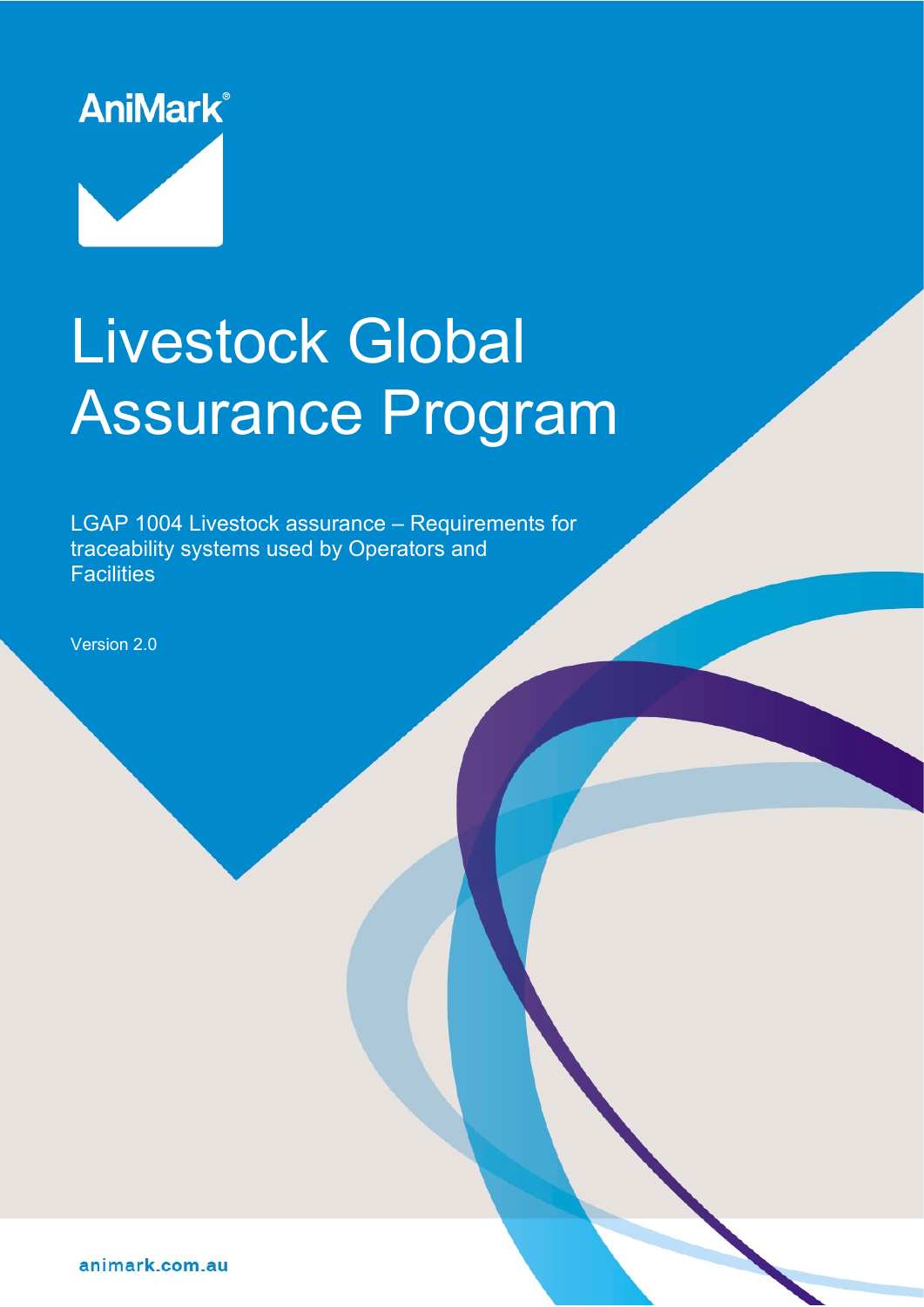#### © AniMark Limited 2021

All rights reserved. Unless otherwise specified, or required in the context of its implementation, no part of this publication may be reproduced or utilized otherwise in any form or by any means, electronic or mechanical, including photocopying, or posting on the internet or an intranet, without prior written permission. Permission can be requested from AniMark at the address below.

AniMark Limited Chief Executive Officer PO Box 1359 Milton QLD 4064 AUSTRALIA Phone: +61 (0)7 2102 3640 Email: [info@animark.com.au](mailto:info@animark.com.au) Website: [www.animark.com.au](http://www.animark.com.au/) Published in Australia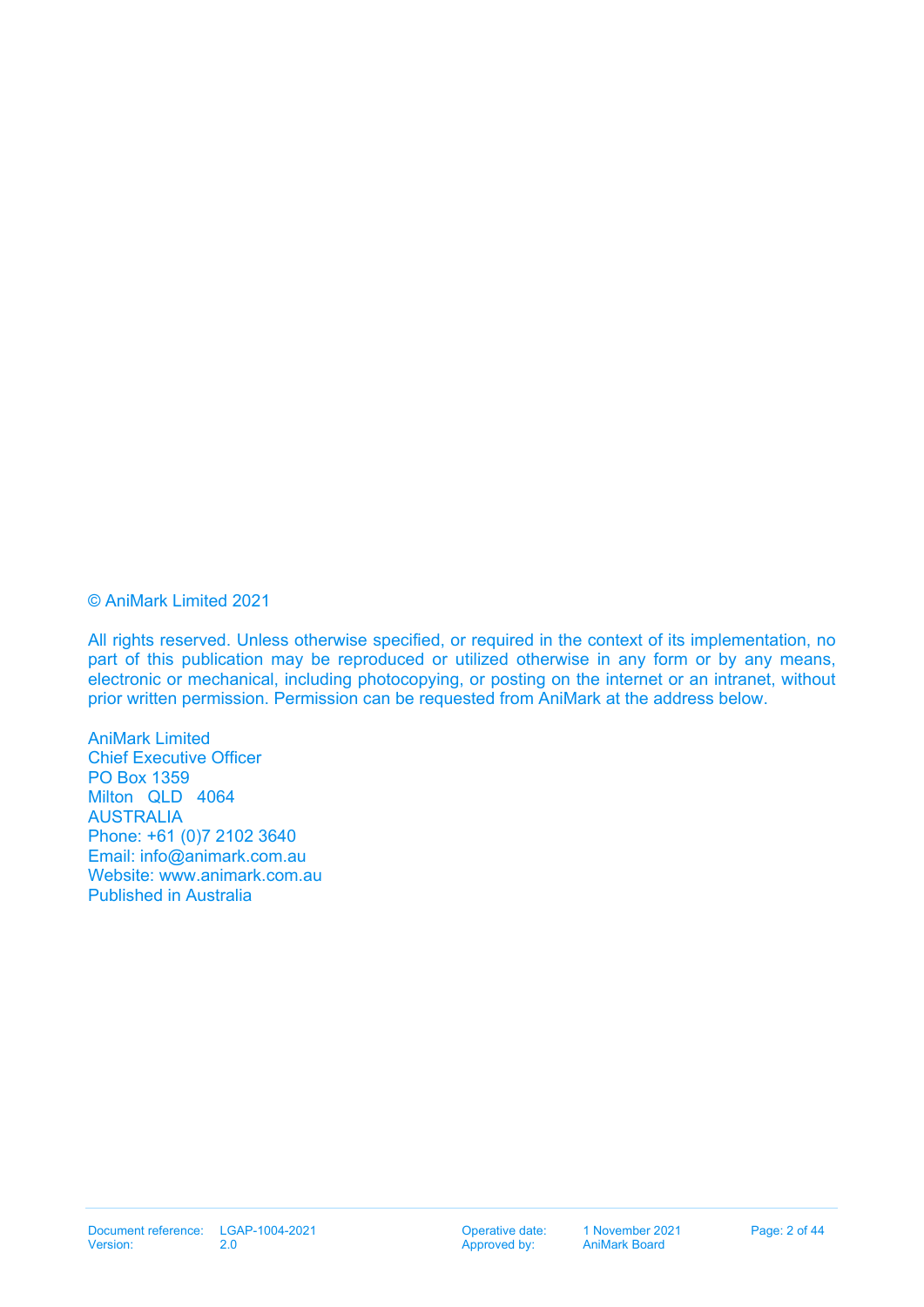# **Contents**

| 1                                                                                  |                                                                         |  |  |  |  |
|------------------------------------------------------------------------------------|-------------------------------------------------------------------------|--|--|--|--|
| $\mathbf{2}$                                                                       |                                                                         |  |  |  |  |
| 3                                                                                  |                                                                         |  |  |  |  |
| 4                                                                                  |                                                                         |  |  |  |  |
| 5                                                                                  |                                                                         |  |  |  |  |
| 6                                                                                  |                                                                         |  |  |  |  |
| 7                                                                                  |                                                                         |  |  |  |  |
| 8                                                                                  |                                                                         |  |  |  |  |
| 9                                                                                  |                                                                         |  |  |  |  |
| 10                                                                                 |                                                                         |  |  |  |  |
| 11                                                                                 |                                                                         |  |  |  |  |
| 12                                                                                 |                                                                         |  |  |  |  |
|                                                                                    | Annex A Personnel competencies for all Traceability System Providers 39 |  |  |  |  |
| Annex B Personnel competencies for Traceability System Providers with traceability |                                                                         |  |  |  |  |
|                                                                                    |                                                                         |  |  |  |  |
|                                                                                    |                                                                         |  |  |  |  |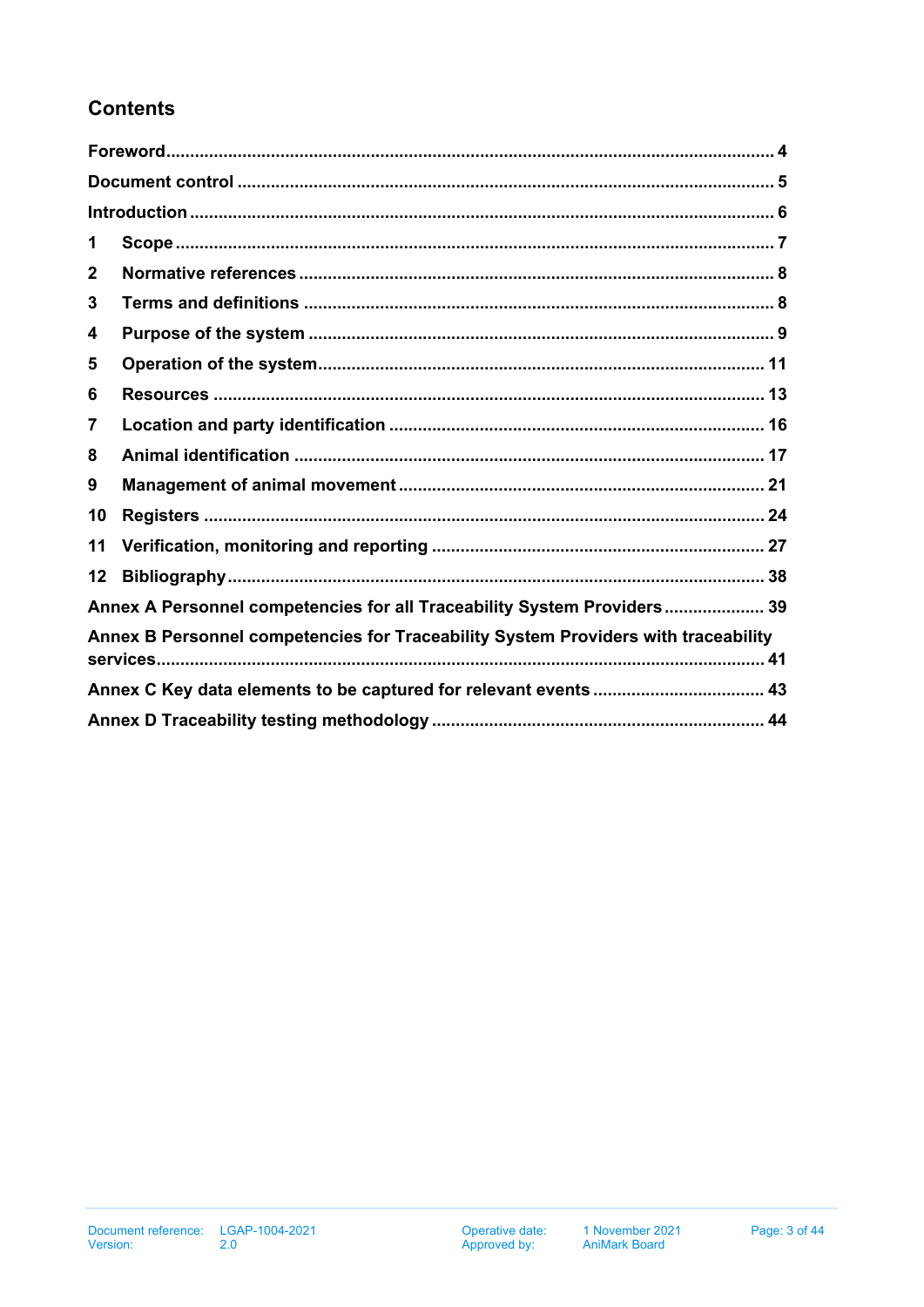# <span id="page-3-0"></span>**Foreword**

The Livestock Global Assurance Program (LGAP) is an international certification program for Operators and Facilities that export, import, manage and process livestock.

The LGAP Standards underpin LGAP and include the following documents:

- LGAP 1000 *Livestock assurance Fundamentals and vocabulary;*
- LGAP 1001 *Livestock assurance Requirements for animal welfare and management;*
- LGAP 1002 *Livestock assurance Requirements for the management system of Operators, Facilities and Traceability System Providers;*
- LGAP 1003 *Livestock assurance Requirements for Operator chain of custody; and*
- LGAP 1004: Livestock assurance *Requirements for traceability systems used by Operators and Facilities.*

The LGAP Standards have been prepared by the AniMark Standards Committee in accordance with internationally accepted standards development methodologies, including the opportunity for stakeholders and the public to provide comments.

The AniMark Board has adopted the LGAP Standards for application under LGAP.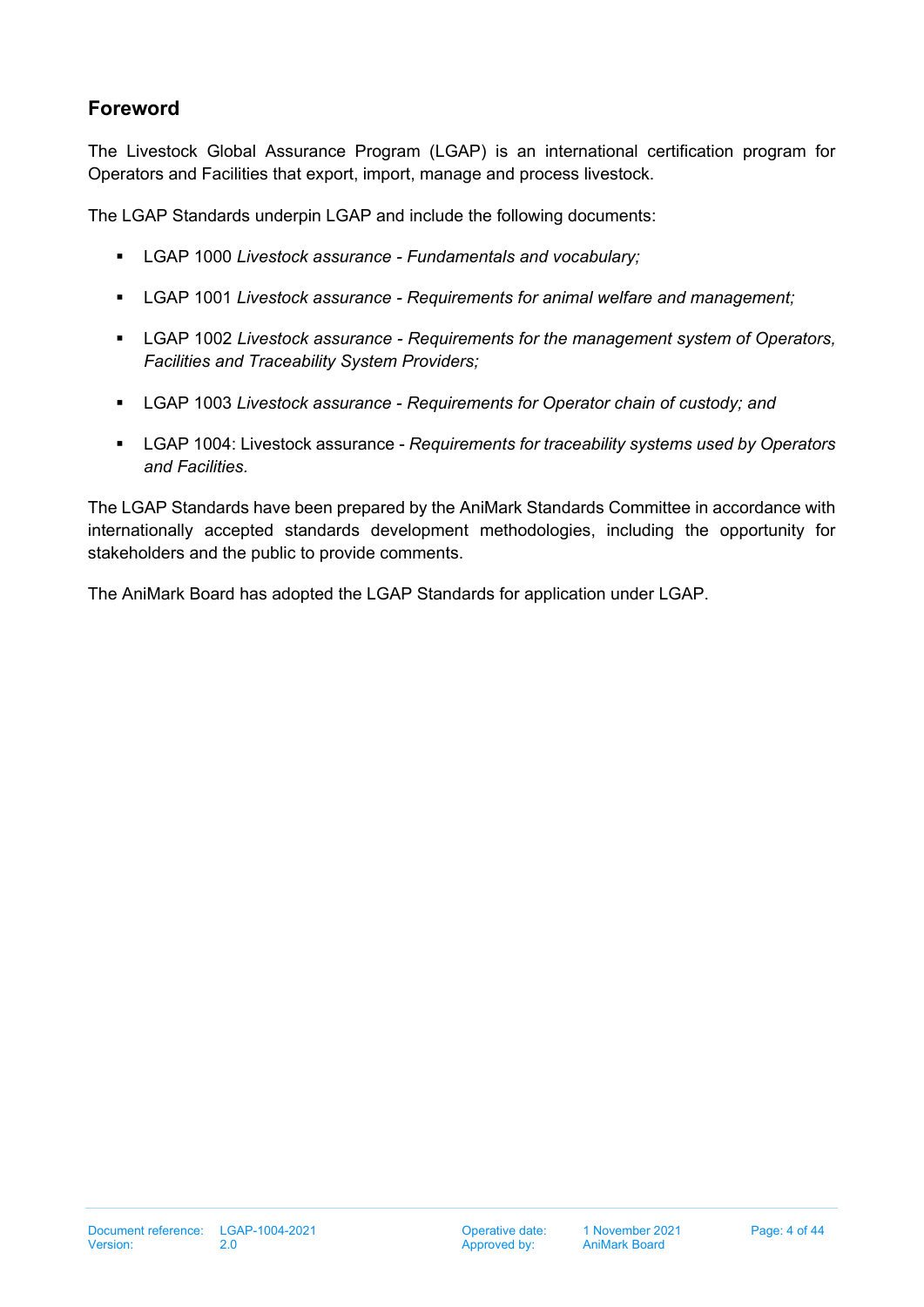# <span id="page-4-0"></span>**Document control**

The latest version of all normative documents can be downloaded from the AniMark website: <https://www.animark.com.au/>

#### **Language**

Original documents are in English. LGAP documents will be translated into other languages and published on the AniMark website. Once published, these official LGAP documents will be the only documents that may be used for certification in that language. In case of discrepancy between translations, the English version shall prevail.

#### **Changes to documents**

Normative documents are identified with a unique document code, a version number and date.

The date in the version name indicates the date the document becomes operative.

The updates will be sent to all LGAP Approved Certification Bodies, Certified Operators, Certified Facilities and Traceability System Providers as official communication.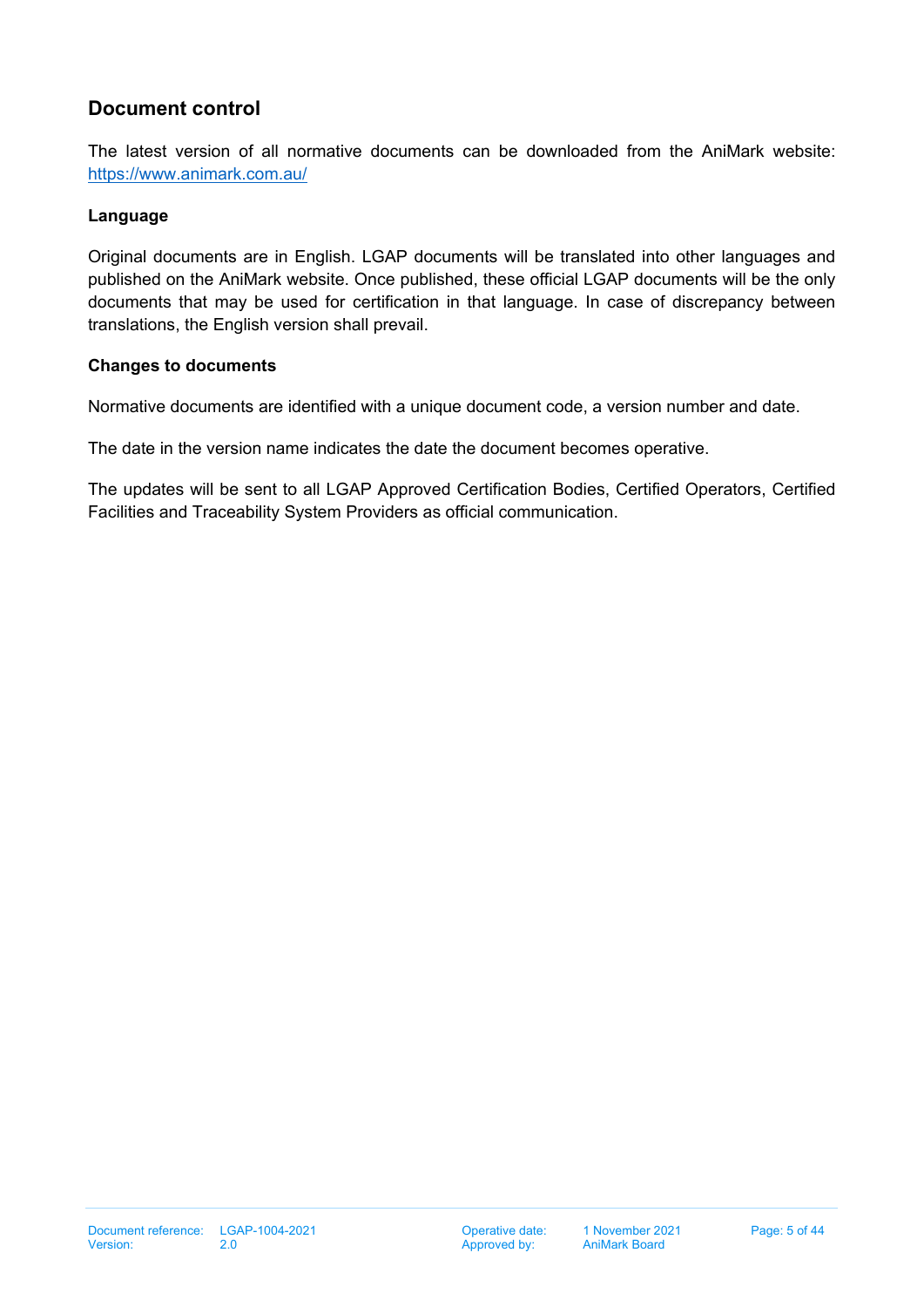# <span id="page-5-0"></span>**Introduction**

This Standard is one in a suite of standards that support the operation of the Livestock Global Assurance Program (LGAP). Together they form a coherent set of standards for livestock assurance and assist organizations, of all types and sizes, to identify and fulfil their livestock assurance commitments.

LGAP is an international conformity assessment and certification program for Operators and Facilities that export, import, manage and process livestock, which are an important source of protein for the global community. How these livestock are treated through the supply chain is of increasing concern to the global community which is seeking assurances that certain expectations for animal welfare and management are met.

Tracing animals as they move through the supply chain is critical to assuring the appropriate treatment of livestock is maintained.

This Standard sets out requirements for systems which trace animals as they move between Certified Operators and Facilities.

The pillars of a traceability system are founded upon the identification of individual animals or homogenous groups of animals, the ability to track their movements, proper identification of premises, and recording of this information in appropriate registers<sup>[1](#page-5-1)</sup>.

This Standard is applicable to traceability systems used by Operators and Facilities and the requirements are structured to address the topics of the purpose and operation of the traceability system, resources required to effectively operate the traceability system including human resources, infrastructure and equipment, identification of traceability locations, parties and animals, movement recording, the use of appropriate registers and verification, monitoring and reporting.

A number of Annexes cover subjects such as competencies of personnel, key data elements which are required to be captured for various events and a methodology for conducting traceability tests.

Operators, Facilities and Traceability System Providers that fulfil the relevant requirements of the LGAP Standards may seek certification in accordance with the LGAP Certification Rules.

<span id="page-5-1"></span><sup>1</sup> Vallet B (2008). *Animal identification and product traceability from the farm to the fork must be progressively implemented worldwide*. World Organisation for Animal Health.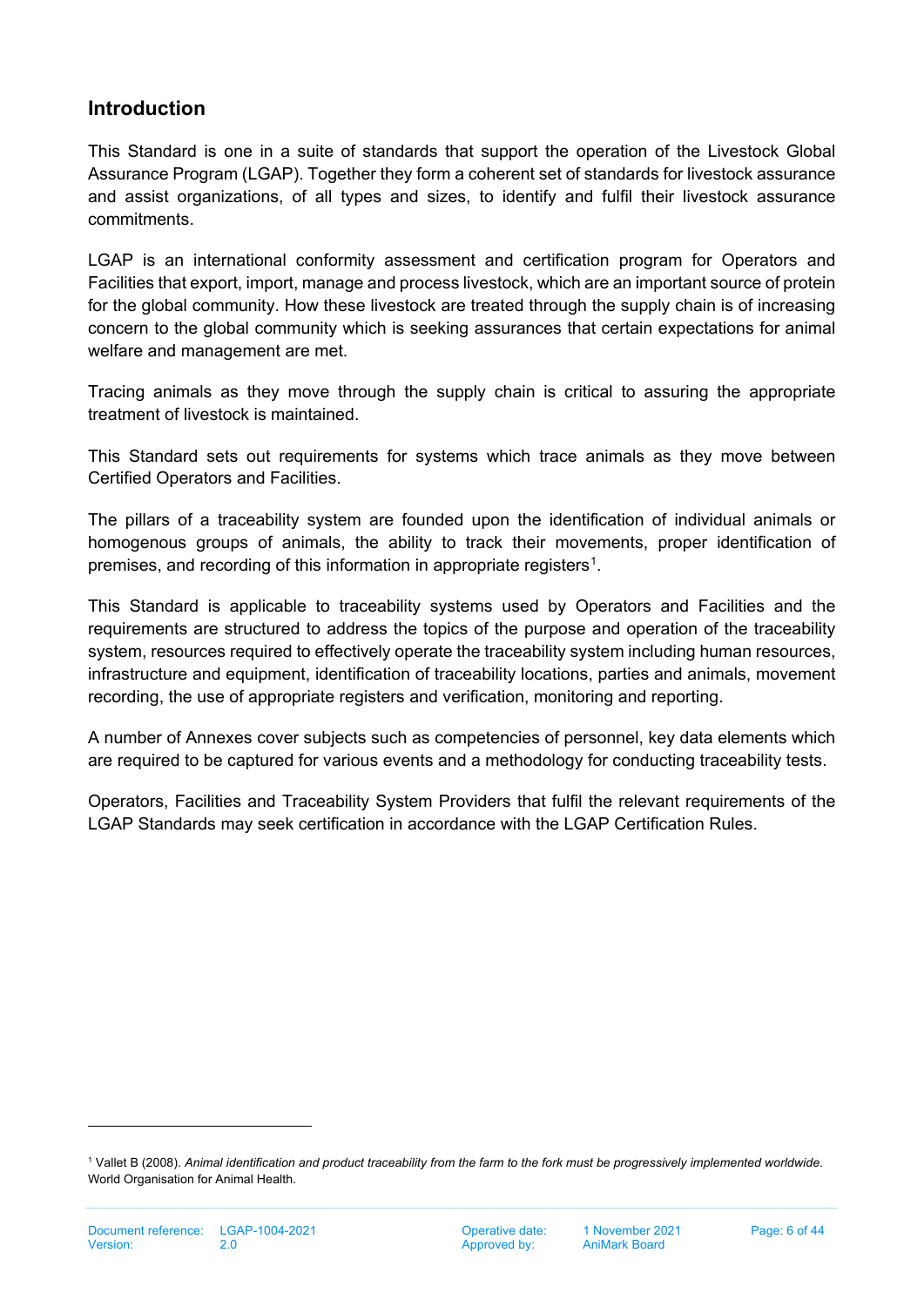# <span id="page-6-0"></span>**1 Scope**

This Standard contains requirements for traceability systems used under LGAP to trace livestock that are intended for slaughter for food supply. Slaughter may incorporate cultural or religious observances. This Standard can be applied in any jurisdiction.

The requirements cover:

- a) purpose of the system;
- b) operation of the system;
- c) resources;
- d) location and party identification;
- e) animal identification;
- f) movement recording;
- g) registers; and
- h) verification, monitoring and reporting.

This Standard is applicable to Traceability System Providers that may be:

- a) Operators who provide a traceability system for their own use or the use of downstream Operators and Facilities in their supply chain;
- b) Facilities who provide a traceability system for their own use; or
- c) Third parties who provide traceability systems to Operators or Facilities for their individual use or for use by all Operators and Facilities within an entire supply chain.

Traceability System Providers may provide the system or the system along with traceability services.

The application of this Standard applies to traceability systems which are used to manage:

- a) internal traceability; and
- b) external traceability.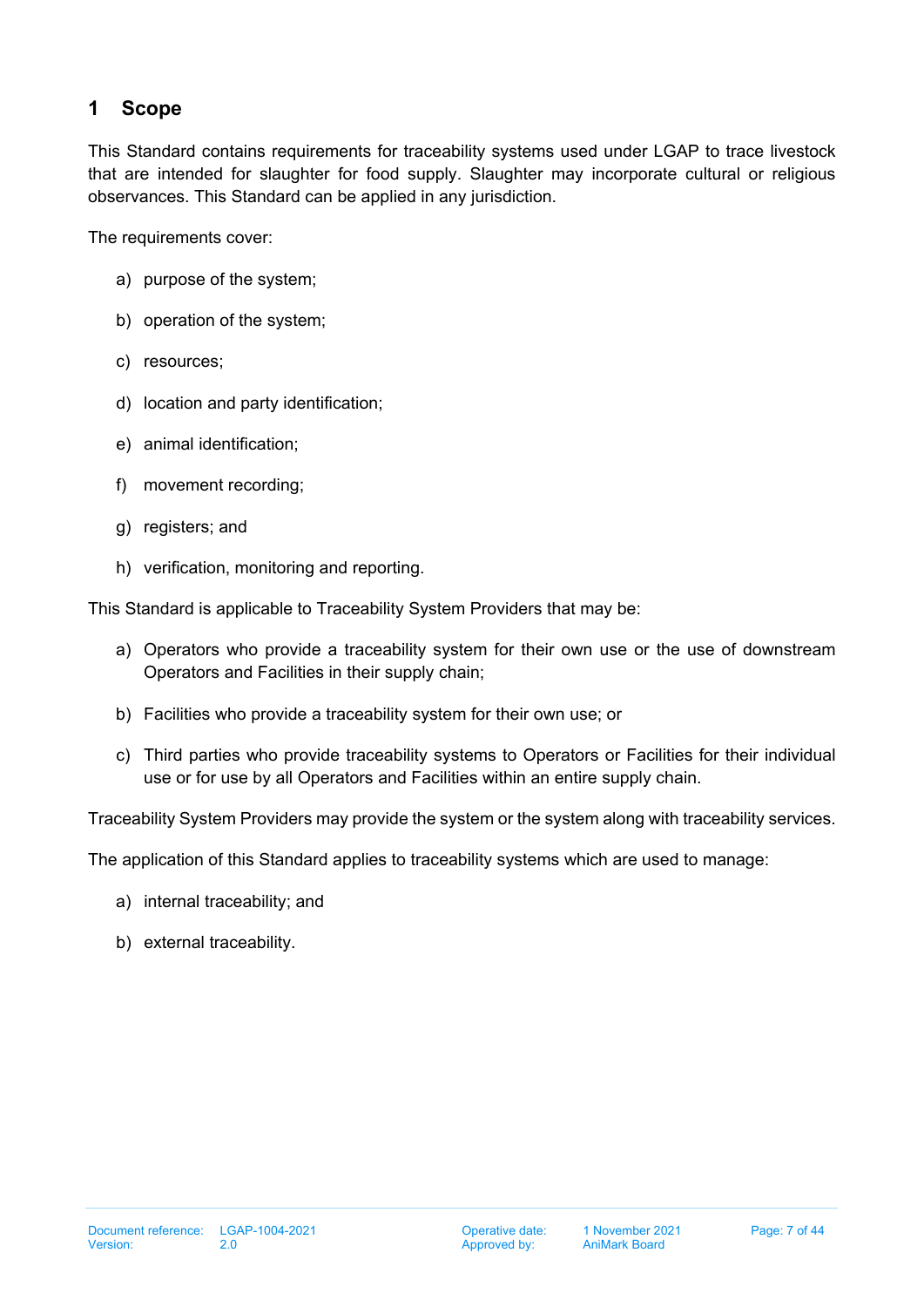## <span id="page-7-0"></span>**2 Normative references**

• ISO 8601 Date and time *Representations for information interchange – Part 1: Basic rules*

## <span id="page-7-1"></span>**3 Terms and definitions**

For the purposes of this document, the terms and definitions given in LGAP 1000 *Livestock assurance - Fundamentals and vocabulary* apply.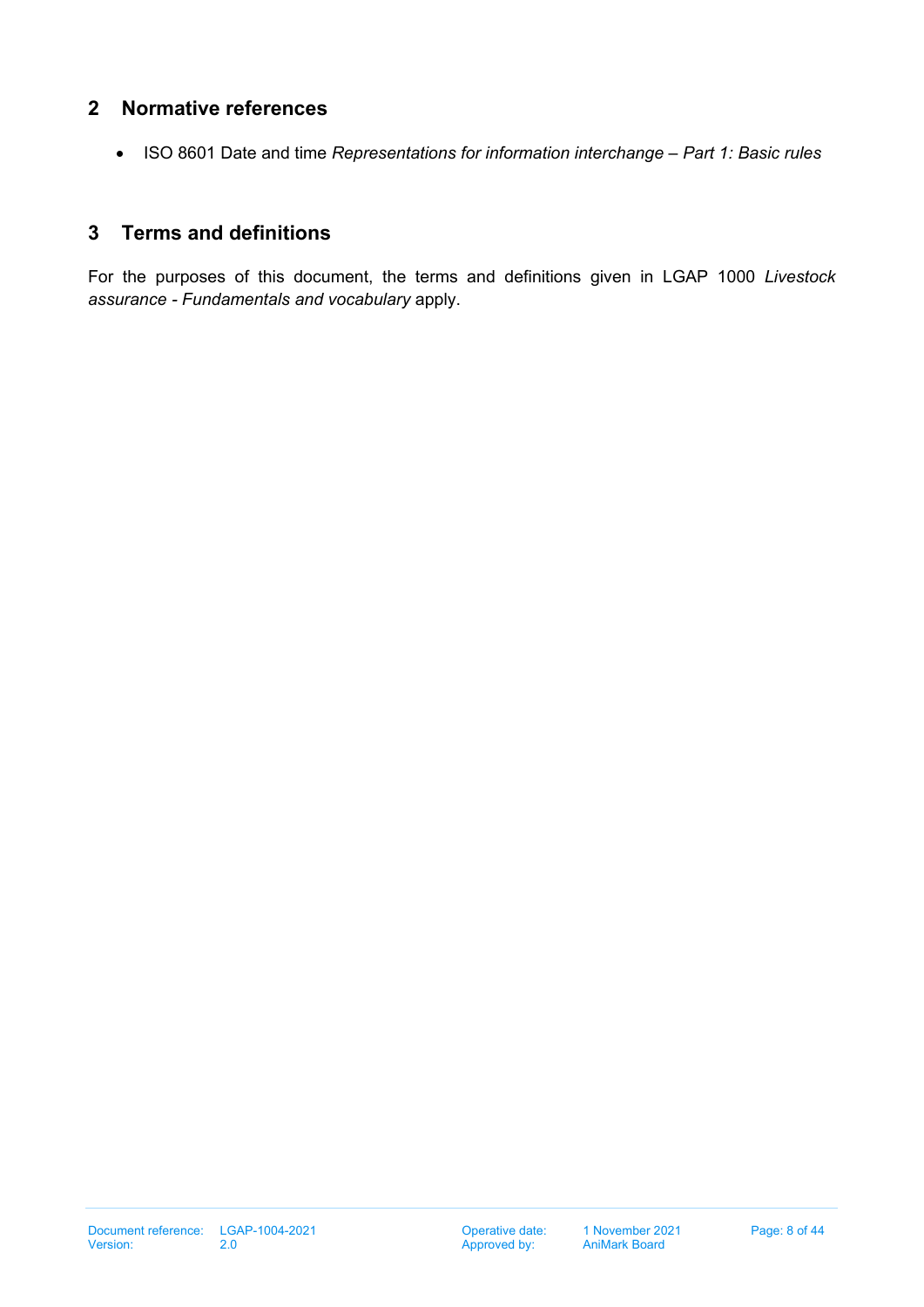# <span id="page-8-0"></span>**4 Purpose of the system**

## **GENERAL REQUIREMENTS FOR ALL TRACEABILITY SYSTEM PROVIDERS**

- <span id="page-8-1"></span>**4.1** The **primary purpose** of the traceability system shall be to monitor and track the movement of livestock through LGAP certified Facilities by:
	- a) tracking movements of individually identified animal or collectively identified groups of animals:
		- i. into and out of a traceability location; and
		- ii. as they change physical custody between traceability parties;
	- b) enabling, upon reasonable request of a traceability party or Program participant, confirmation of an animal or group of animals:
		- 1. current presence at a traceability location; or
	- c) last critical movement event; enabling an animal or group of animals to be traced, within 10 days of initiating the tracing effort, from a traceability location to the:
		- i. traceability location where the animal or group of animals:
			- 1. came from; and
			- 2. was sent to; and
		- ii. traceability party at 1. and 2. who had physical custody;
	- d) securely capturing and storing traceability data and supporting evidence that demonstrates the validity and reliability of the traceability system; and
	- e) ensuring traceability data and supporting evidence can be securely exchanged between different traceability systems such that an animal or group of animals can be traced and located through all traceability locations the animal or group of animals has moved between.
- **4.2** Where the traceability system serves another purpose, that purpose shall not interfere with the efficacy of the primary purpose.

EXAMPLES of other purposes can include:

- financial management or accounting;
- facility capacity management;
- − animal health monitoring; and
- supply chain logistics and management.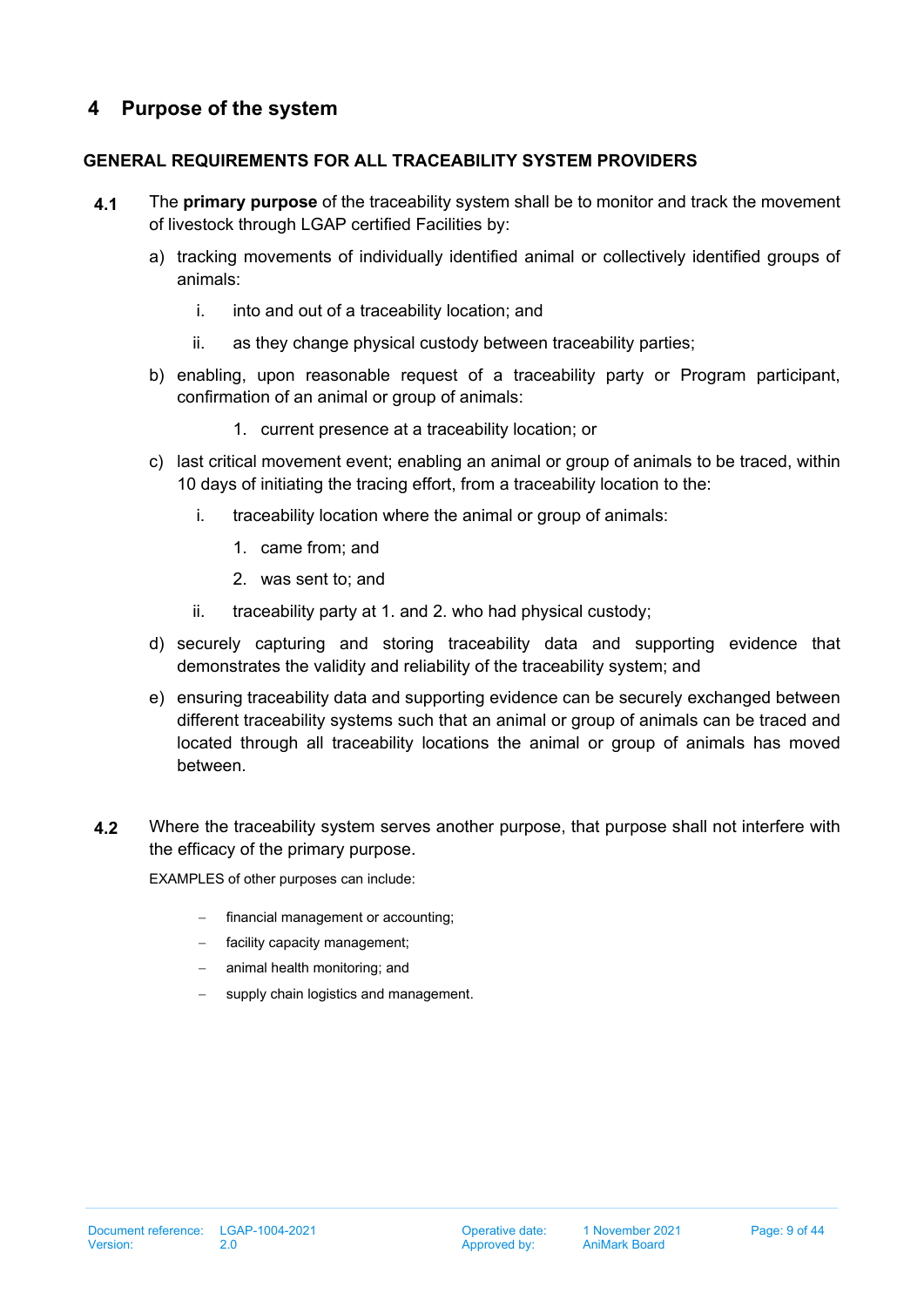## **ADDITIONAL REQUIREMENTS FOR TRACEABILITY SYSTEM PROVIDERS THAT PROVIDE SUPPLY CHAIN TRACEABILITY SYSTEMS**

- <span id="page-9-0"></span>**4.3** The **primary purpose** of the traceability system shall also:
	- a) enable an animal or group of animals to be:
		- i. where relevant, connected to a specified supply chain;
		- ii. located at a traceability location; and
		- iii. within 10 days of initiating the tracing effort:
			- 1. traced through every traceability location that animal or group of animals has moved.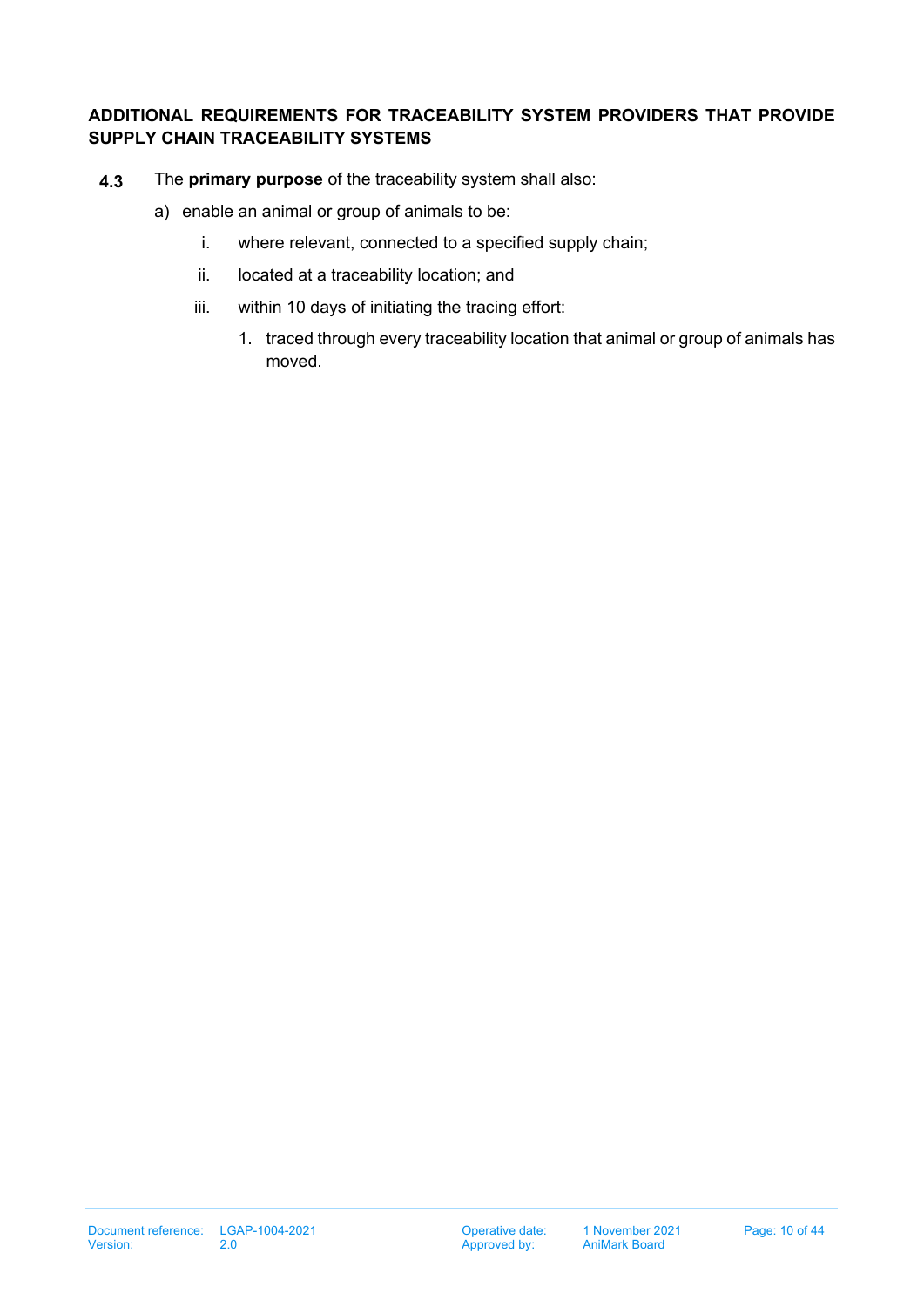# <span id="page-10-0"></span>**5 Operation of the system**

## **GENERAL REQUIREMENTS FOR ALL TRACEABILITY SYSTEM PROVIDERS**

- **5.1** The Traceability System Provider shall ensure:
	- a) the traceability system is not owned, operated or controlled by an entity which:
		- i. has a direct financial interest in an Approved Certification Body; or
		- ii. acts as an Approved Auditor;
	- b) terms of use are specified for users of the traceability system and include arrangements for:
		- i. ownership of the:
			- 1. traceability system intellectual property;
			- 2. traceability data and supporting evidence captured, collected and stored; and
			- 3. infrastructure or equipment provided to users by the Traceability System Provider to enable the effective operation of the traceability system;
		- ii. licencing of intellectual property and information to users;
		- iii. arrangements for how information is:
			- 1. collected;
			- 2. captured;
			- 3. transmitted;
			- 4. stored;
			- 5. used;
			- 6. shared;
			- 7. reported;
			- 8. disclosed;
			- 9. accessed;
			- 10. amended; and
			- 11. secured;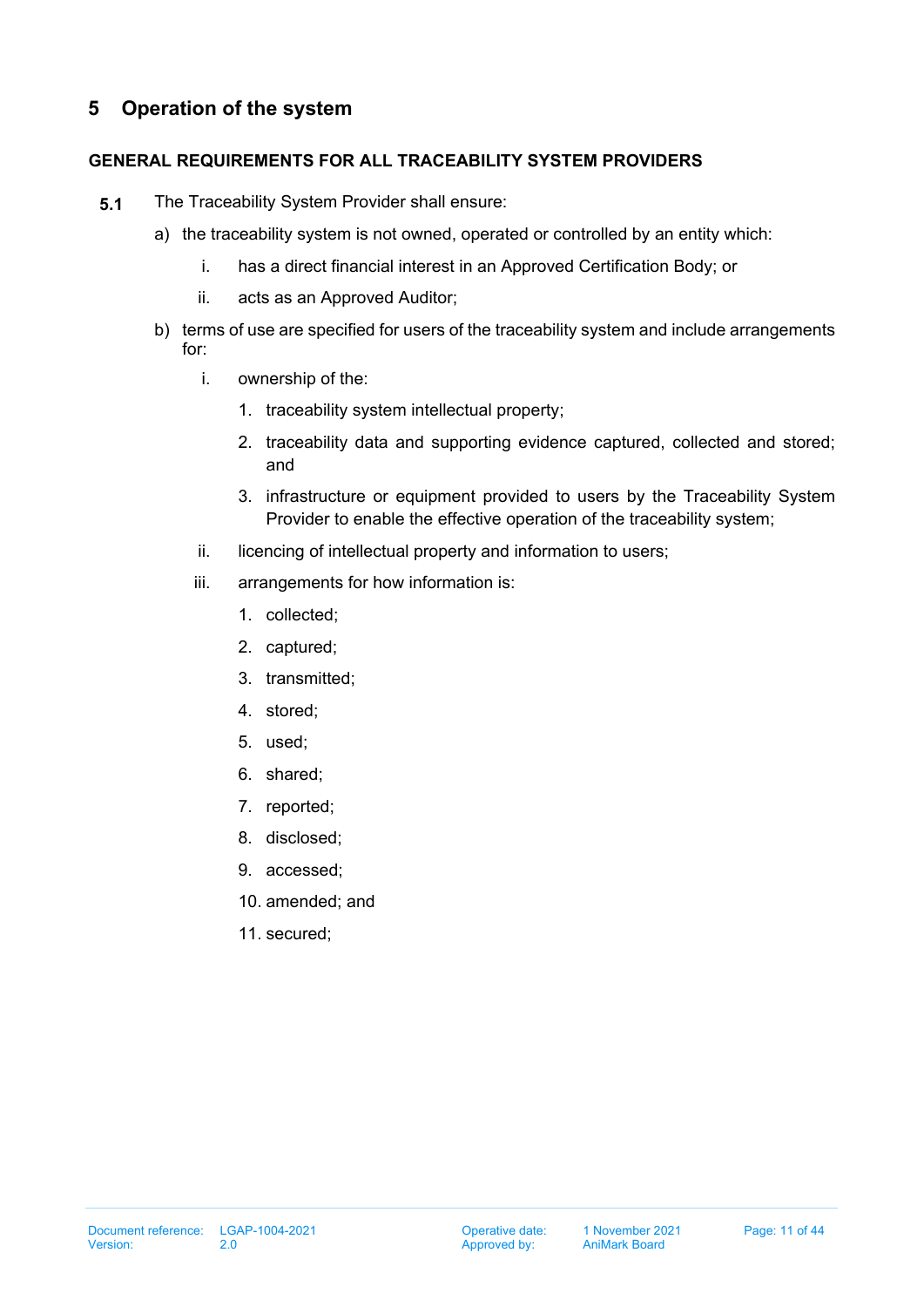- c) specifications in relation to any infrastructure or equipment required by users to effectively operate the traceability system;
- d) termination of users and provision for retention of traceability data and supporting evidence and access after termination;
- e) warranties and liability limitations; and
- f) dispute procedures and governing law;
- g) access to the traceability system, including different parts of the traceability system, is appropriately defined for different users or user groups including users who are Program participants;
- NOTE Program participants are prescribed in the LGAP Certification Rules.
- h) the traceability system is secure;
- i) there is no hinderance or disruption to access to traceability data; and
- j) the terms of use and usage of the traceability system enables all users who are Program participants to fulfil their:
	- i. obligations under LGAP; and
	- ii. compliance requirements.
- NOTE Obligations are prescribed by the LGAP Certification Requirements.
- **5.2** The Traceability System Provider shall ensure its traceability system does not prevent its Operator or Facility users from connecting information from different traceability systems together, in particular connecting different:
	- a) identification methods for traceability locations, parties and animals;
	- b) traceability data for events and key data elements;
	- c) monitoring data; and
	- d) supporting evidence.
	- NOTE Operators and Facilities can have more than one traceability system in operation. To meet their individual LGAP Certification Requirements each Operator or Facility may need to be able to connect information from these different traceability systems. The intention is not system integration but rather that the traceability system should not prevent an Operator or Facility from making these connections.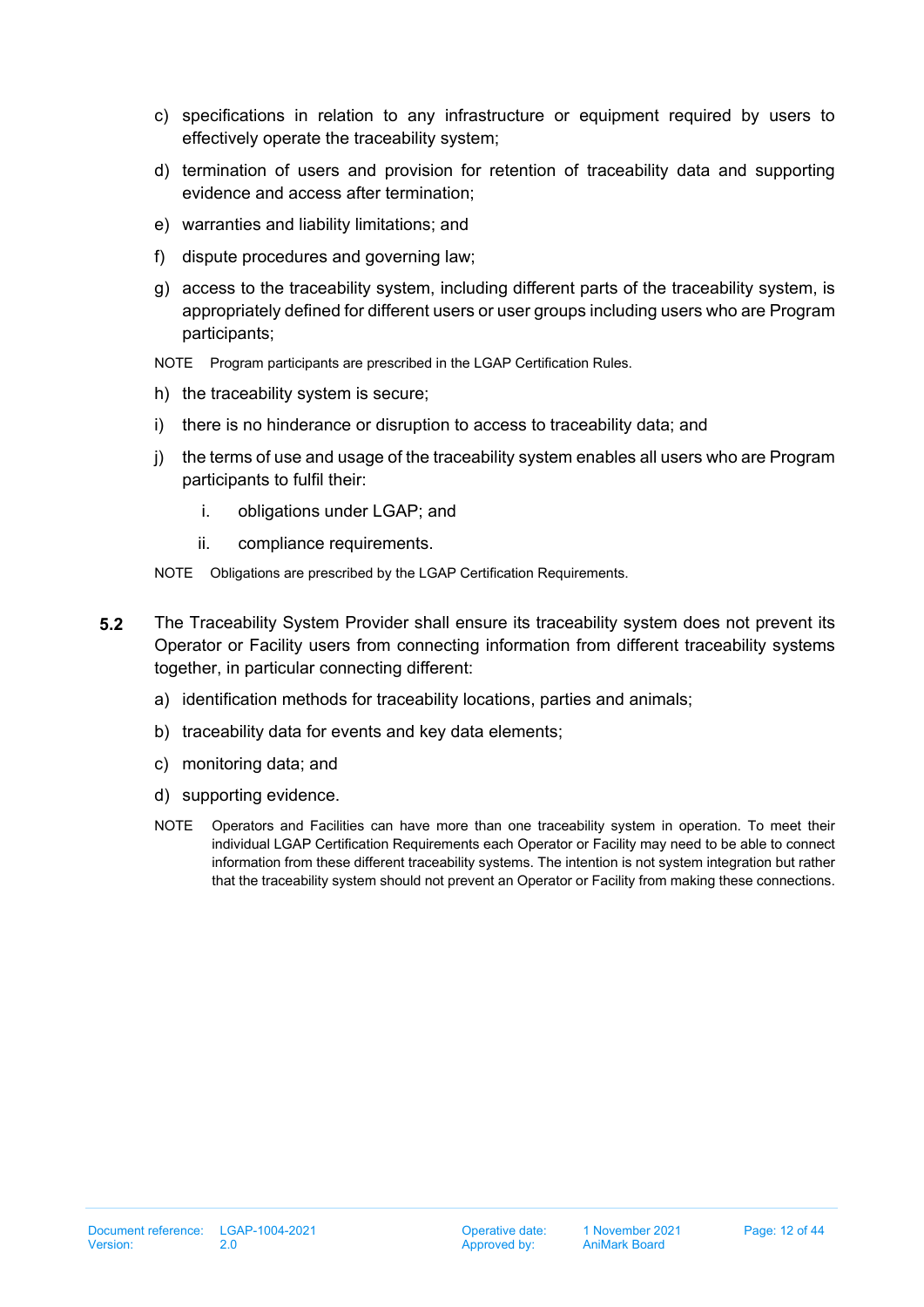# <span id="page-12-0"></span>**6 Resources**

## **GENERAL REQUIREMENTS FOR ALL TRACEABILITY SYSTEM PROVIDERS**

- <span id="page-12-1"></span>**6.1** The Traceability System Provider shall:
	- a) determine the number of personnel necessary to fulfil the requirements of this Standard; and
	- b) identify and have access to such personnel.
	- NOTE Determination of the number of personnel is influenced by:
		- the nature of the traceability system;
		- − the inherent risk associated with the environment the traceability system operates in;
		- − the users of the traceability system;
		- − the services provided with the traceability system.
- **6.2** The Traceability System Provider shall establish processes for the correct operation of the traceability system by all personnel and users.
- **6.3** The Traceability System Provider shall:
	- a) demonstrate that its personnel have at least the relevant competencies contained in Annex A;
	- b) make available training and resources to its Operator and Facility users to enable them to demonstrate they have, at a minimum, the relevant competencies contained in Annex A of LGAP 1001 *Livestock assurance – Requirements for animal welfare and management;*
	- c) identify and allocate internal responsibilities for fulfilling requirements, including specific personnel with responsibility for:
		- i. the day-to-day application of this Standard;
		- ii. performing processes to ensure the traceability system performs as intended;
		- iii. conducting traceability tests; and
		- iv. communicating and reporting internally and to users any issues with the traceability system which may impact a Facility or Operator user's ability to continue to fulfil their LGAP Certification Requirements; and
	- d) establish processes to support the fulfilment of a), b) and c).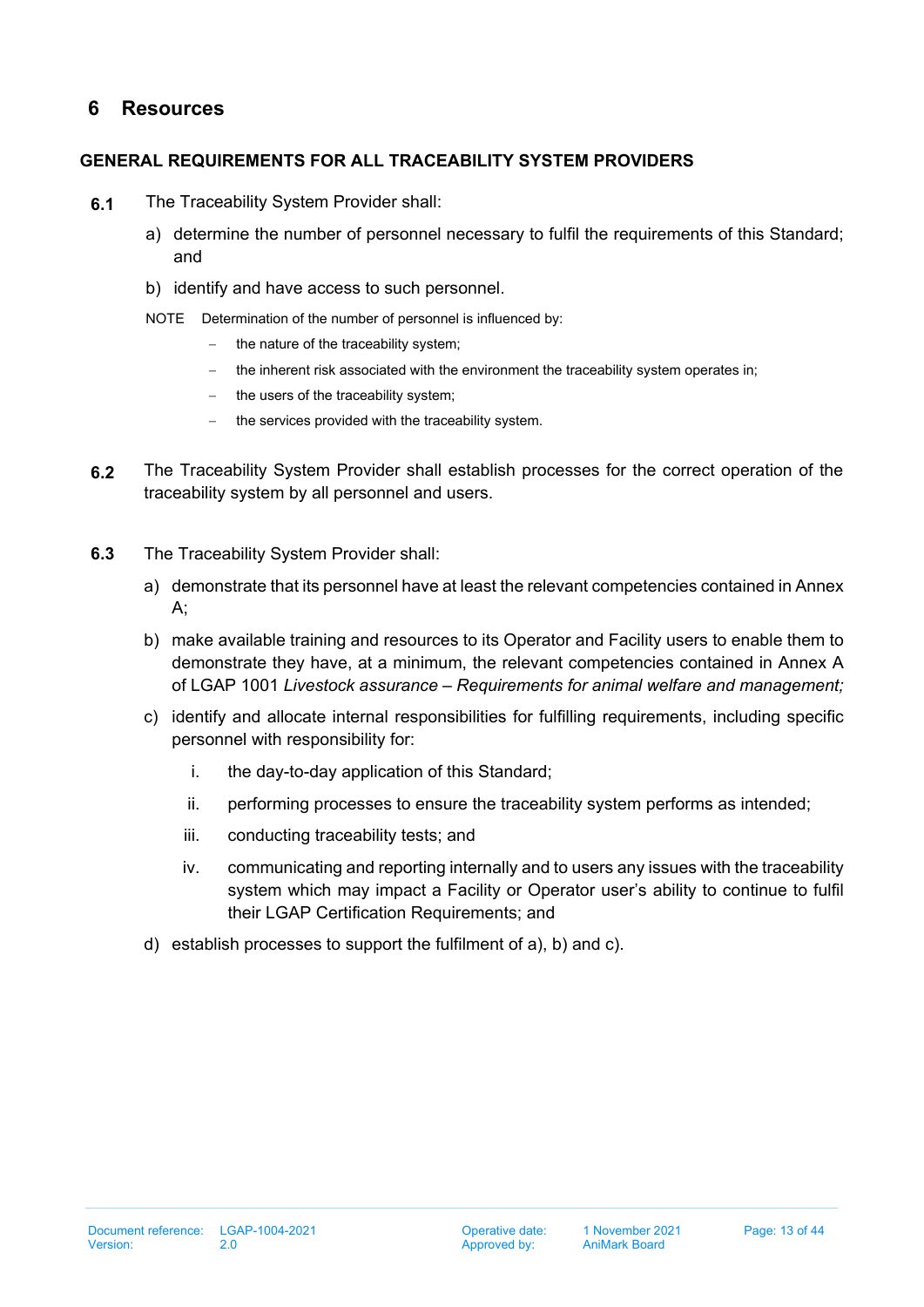- <span id="page-13-0"></span>**6.4** The Traceability System Provider shall establish processes for the infrastructure and equipment required for the effective operation of the traceability system, including optimal:
	- a) placement and installation;
	- b) handling and usage;
	- c) contingency arrangements in the event of infrastructure or equipment failure; and
	- d) maintenance.
- **6.5** The Traceability System Provider shall maintain documented information to support the fulfilment of [6.1](#page-12-1) through to [6.4.](#page-13-0)

## **ADDITIONAL REQUIREMENTS FOR TRACEABILITY SYSTEM PROVIDERS THAT ALSO PROVIDE TRACEABILITY SERVICES**

- **6.6** The Traceability System Provider shall:
	- a) demonstrate that its personnel have at least the relevant competencies contained in Annex B;
	- b) identify and allocate responsibilities for fulfilling requirements, including specific personnel with responsibility for:
		- i. the identification of animals;
		- ii. capturing traceability data;
		- iii. collecting and storing traceability data and supporting evidence;
		- iv. providing traceability data to traceability parties;
		- v. undertaking reconciliations;
		- vi. performing processes to ensure the traceability data and supporting evidence are valid, reliable and accurate;
		- vii. monitoring processes and incidents;
		- viii. conducting analyses; and
		- ix. reporting the outcomes of monitoring processes, incidents, traceability tests and analysis to users and other Program participants as relevant;
	- NOTE The performance of b) is expected to be based on the processes established in different parts of this Standard, including:
		- animal identification: section 8;
		- capturing, collecting and storing traceability data: section 9 and 10; and
		- verification, monitoring, analysis and reporting activities: section 11.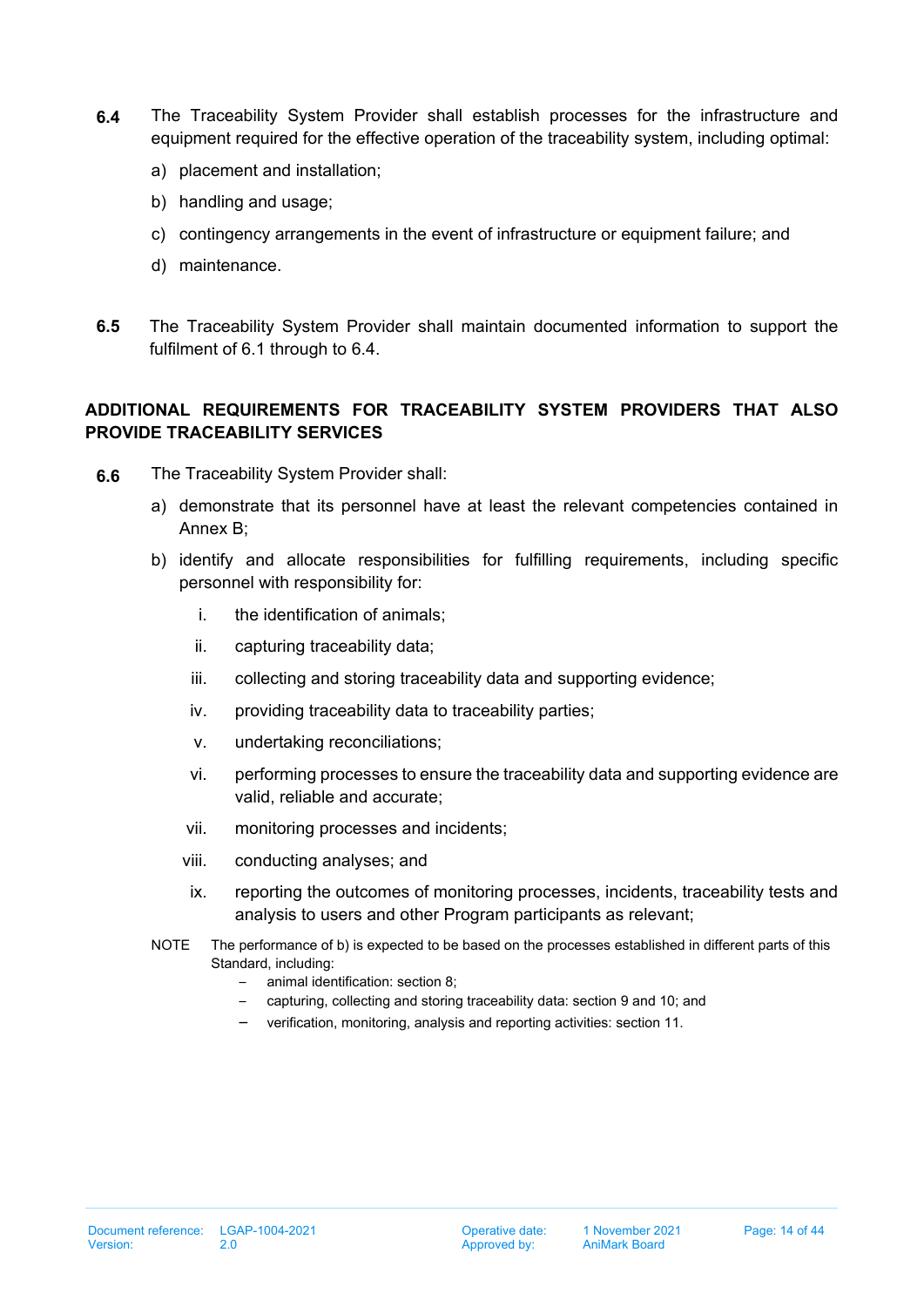- c) ensure any infrastructure and equipment required for the efficient operation of the traceability system are:
	- i. physically present where required;
	- ii. in good repair and effective working order;
	- iii. maintained in accordance with a maintenance schedule with associated documented information; and
	- iv. used in accordance with processes, documented information and instructions;
- d) ensure any back up infrastructure and equipment that are required in the event of a failure are readily available when needed; and
- e) maintain processes and documented information to support the fulfilment of a) through to d).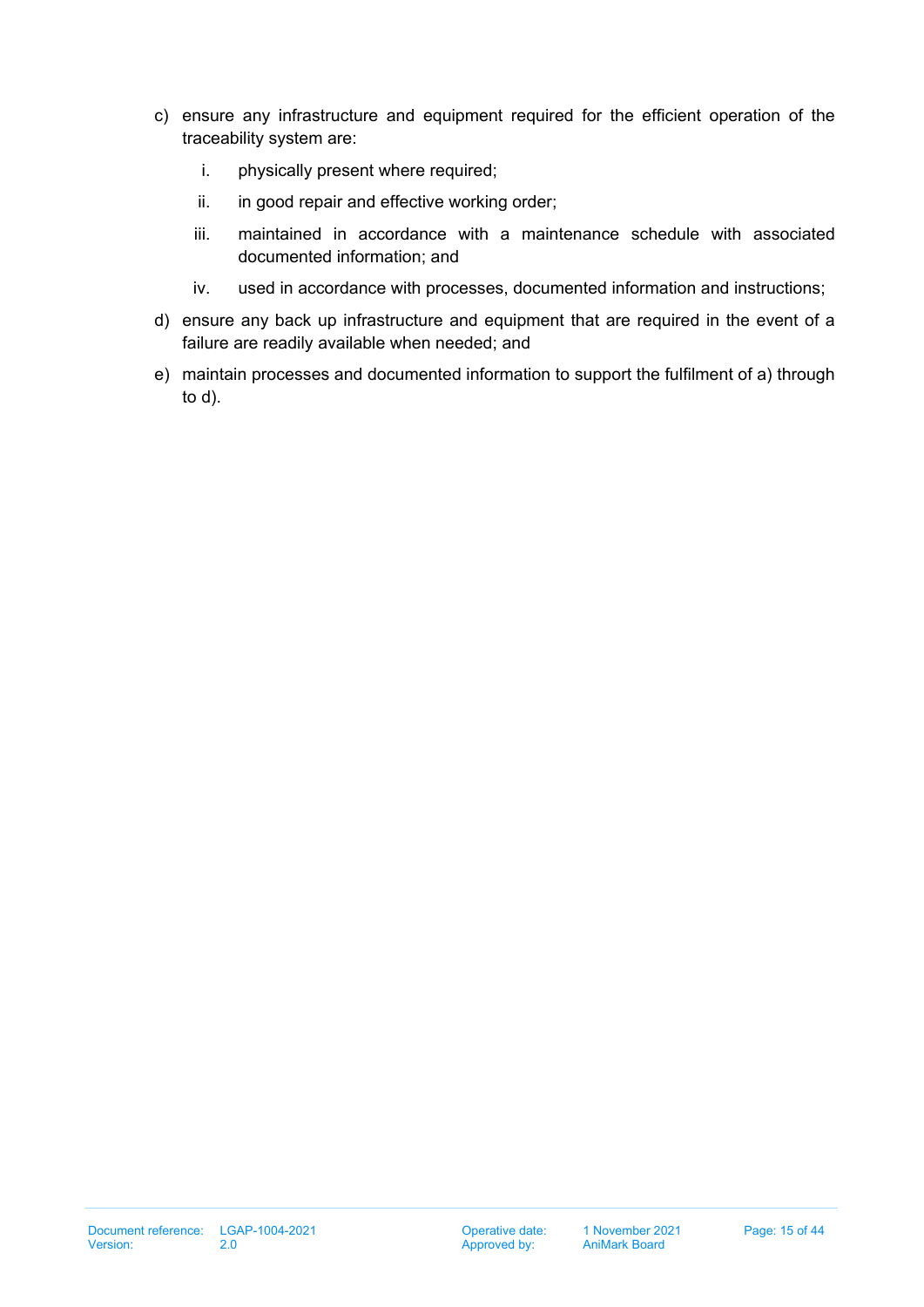# <span id="page-15-0"></span>**7 Location and party identification**

## **GENERAL REQUIREMENTS FOR ALL TRACEABILITY SYSTEM PROVIDERS**

- <span id="page-15-2"></span><span id="page-15-1"></span>**7.1** The traceability system shall have a means of:
	- a) individually, uniquely and accurately identifying the:
		- i. traceability location where animals are or will be physically held or will transit;
		- ii. traceability party who, while the animals are at the traceability location has physical custody of those animals; and
	- b) connecting the identification relied upon in a) to the:
		- i. traceability location's name;
		- ii. traceability party's name;
		- iii. type of:
			- 1. traceability location; and
			- 2. traceability party; and
		- iv. traceability location and party's:
			- 1. physical address;
			- 2. GPS location; and
			- 3. LGAP Certification Number.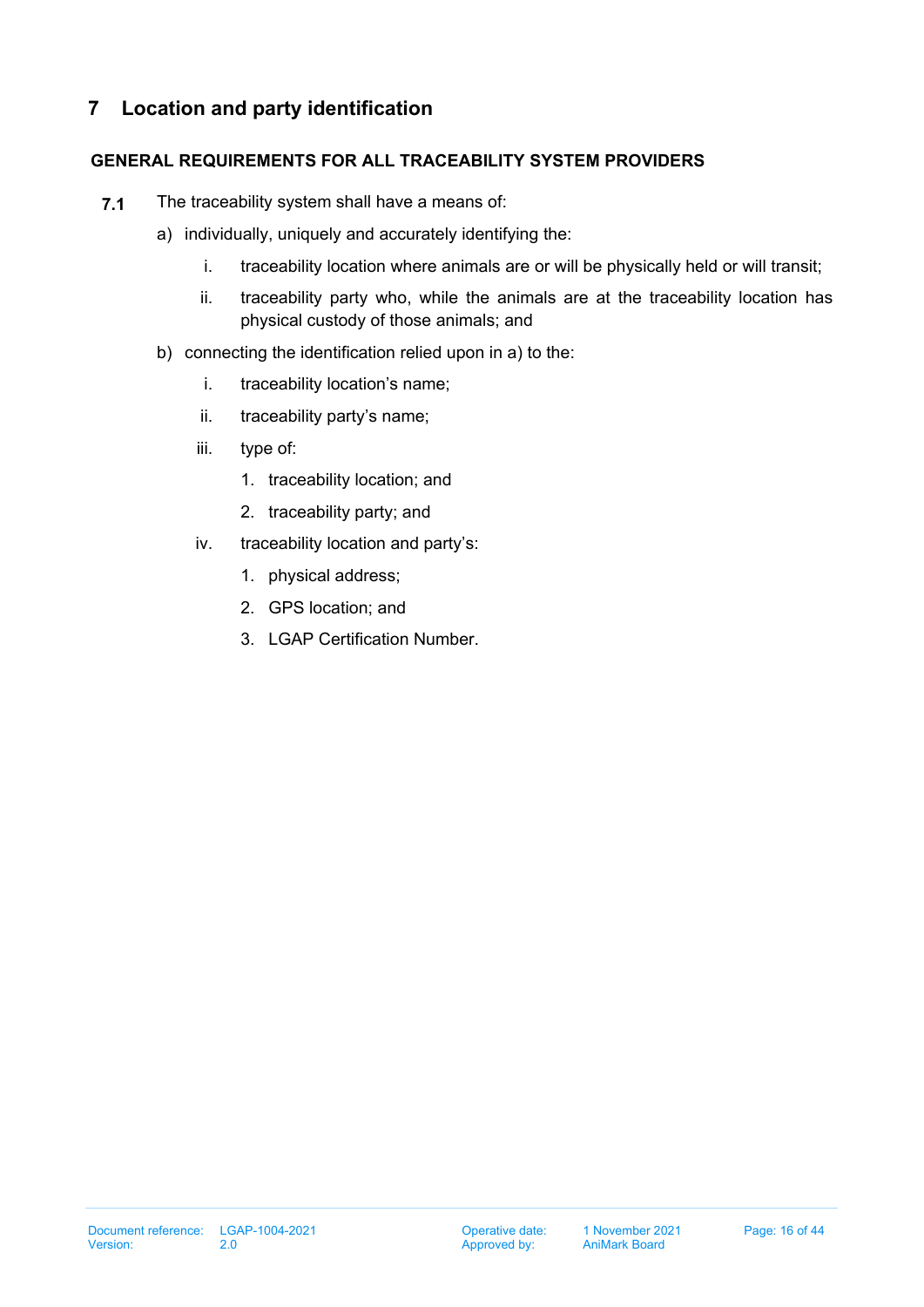# <span id="page-16-0"></span>**8 Animal identification**

## **GENERAL REQUIREMENTS FOR ALL TRACEABILITY SYSTEM PROVIDERS**

- **8.1** The traceability system shall have a method of identifying animals individually or collectively as a group that is consistent with each Operator or Facility user's level of LGAP certification.
	- NOTE 1 Identification methods permissible for Operators or Facilities under LGAP based on certification level are provided in Annex B, LGAP 1001 *Livestock assurance – Requirements for animal welfare and management.*
	- NOTE 2 The method used can be that established by the Traceability System Provider, Operator or Facility.
- **8.2** The method of identifying animals or groups of animals shall ensure all animals can be accurately connected to the:
	- a) Operator or Facility's correct LGAP certification level;
	- b) correct traceability party;
	- c) correct traceability location;
	- d) relevant critical movement event; and
	- e) where relevant, the specified supply chain.
	- NOTE Operators or Facilities may have more than one level of certification under LGAP.
- **8.3** The method of identification shall not:
	- 1. be toxic to the animal; or
	- 2. present a food safety risk.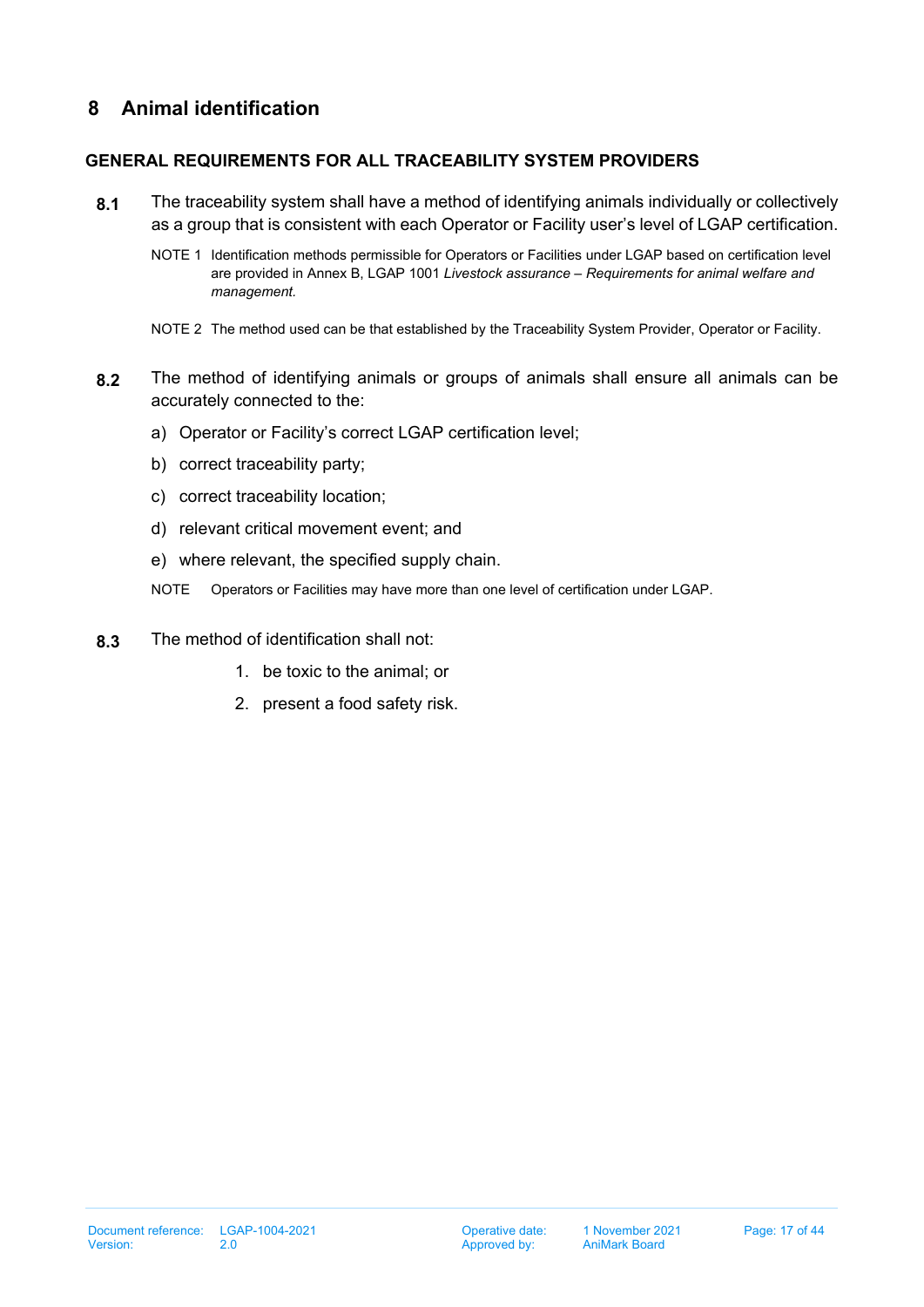- **8.4** Where the Traceability System Provider provides identification for use with the traceability system and the method of identification relies upon individual unique identifiers, then:
	- a) production and distribution of the identifiers shall be controlled;
	- b) identifiers shall ensure Operators and Facilities are able to fulfil relevant animal identification and movement requirements in sections 6 and 8, and Annex B in *LGAP 1001 Livestock assurance – Requirements for animal welfare and management*;
	- c) the identifiers shall be able to be secured to an animal such that:
		- i. from the time of application, they remain associated with the correct animal for that animal's lifetime; and
		- ii. when removed, it shall not be possible to reapply the same identifier securely without visible evidence of tampering;
	- d) processes shall be established to ensure that, once identifiers are removed from an animal, Operator and Facility users:
		- i. do not reuse identifiers; and
		- ii. return used identifiers to the Traceability System Provider or legal owner of the identifier; or
		- iii. destroy used identifiers; and
	- e) identifiers that are returned to the Traceability System Provider:
		- i. shall not be reused; and
		- ii. can be:
			- 1. returned to the legal owner of the identifier; or
			- 2. destroyed;
	- f) documented information shall be maintained to demonstrate a and e) ii.

NOTE The method of destruction shall render the identifier inoperable and unable to be reused.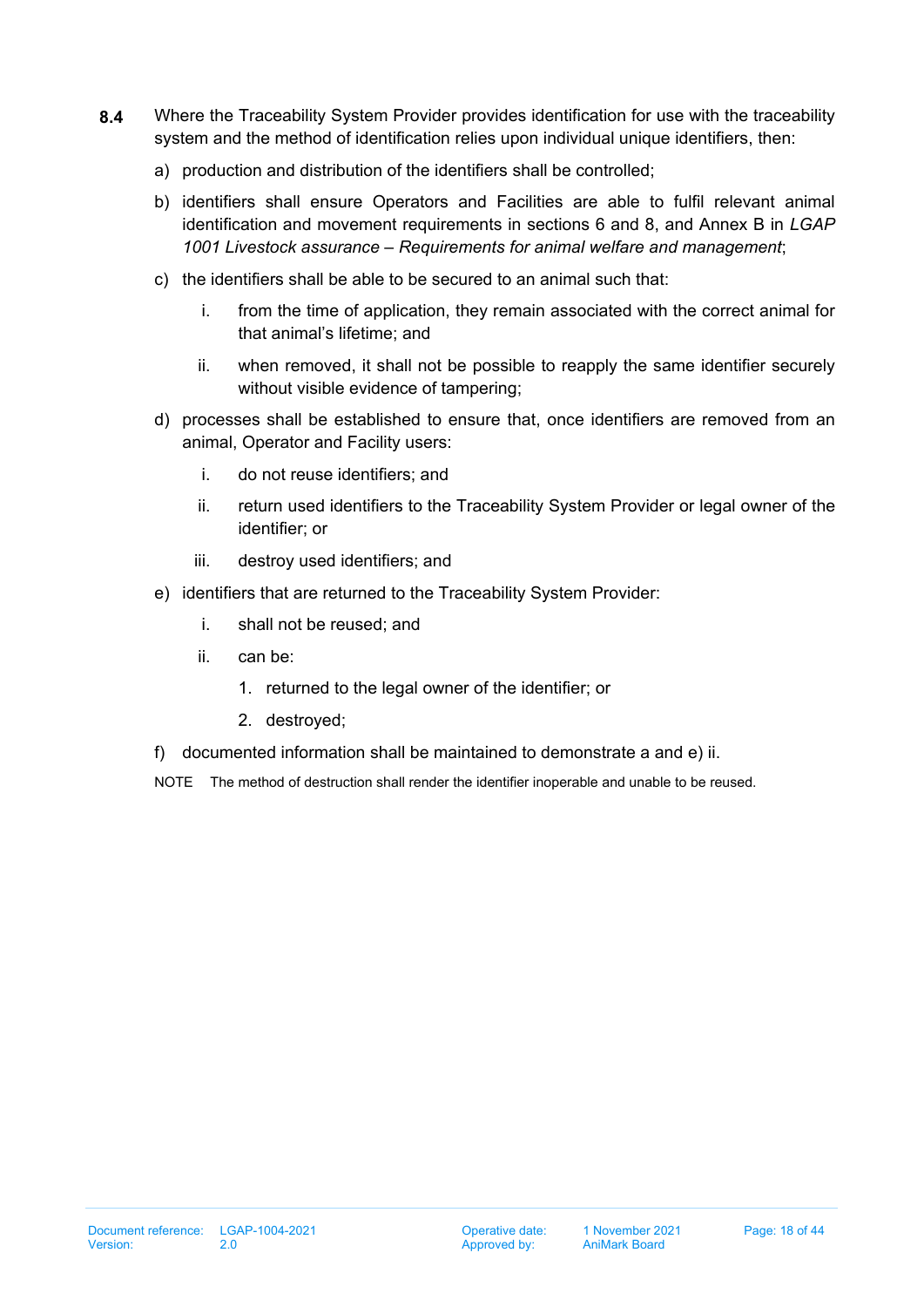- **8.5** The Traceability System Provider shall establish processes for:
	- a) keeping unused identifiers secure at all times;
	- b) checking animals for identification during:
		- i. critical movement events; and
		- ii. their time within a traceability location; and
	- c) if animals are found to be missing identification or require replacement identification:
		- i. reapplying identification at the first opportunity;
		- ii. recording the application of the replacement identification, with at least the following collected and stored on the register:
			- 1. date of use;
			- 2. number of identifiers used;
			- 3. identifier's identification number; and
			- 4. a description of the livestock that identifiers are applied to;
		- iii. ensuring the record of application is collected and stored on the register;
		- iv. notifying the traceability parties at the traceability location of the replacement; and
		- v. where identification documentation is used, recording the application of the replacement identification and any other changes on identification documentation; and
	- d) returning used identifiers to the Traceability System Provider or legal owner of the identifier; or
	- e) destroying used identifiers.
	- NOTE 1 Missing identification can include physically absent, damaged or ineffective.

NOTE 2 The method of destruction shall render the identifier inoperable and unable to be reused.

## **ADDITIONAL REQUIREMENTS FOR TRACEABILITY SYSTEM PROVIDERS THAT ALSO PROVIDE TRACEABILITY SERVICES**

- **8.6** Animals shall be checked for identification based on the processes established at 8.5 during:
	- a) critical movement events; and
	- b) their time within a traceability location.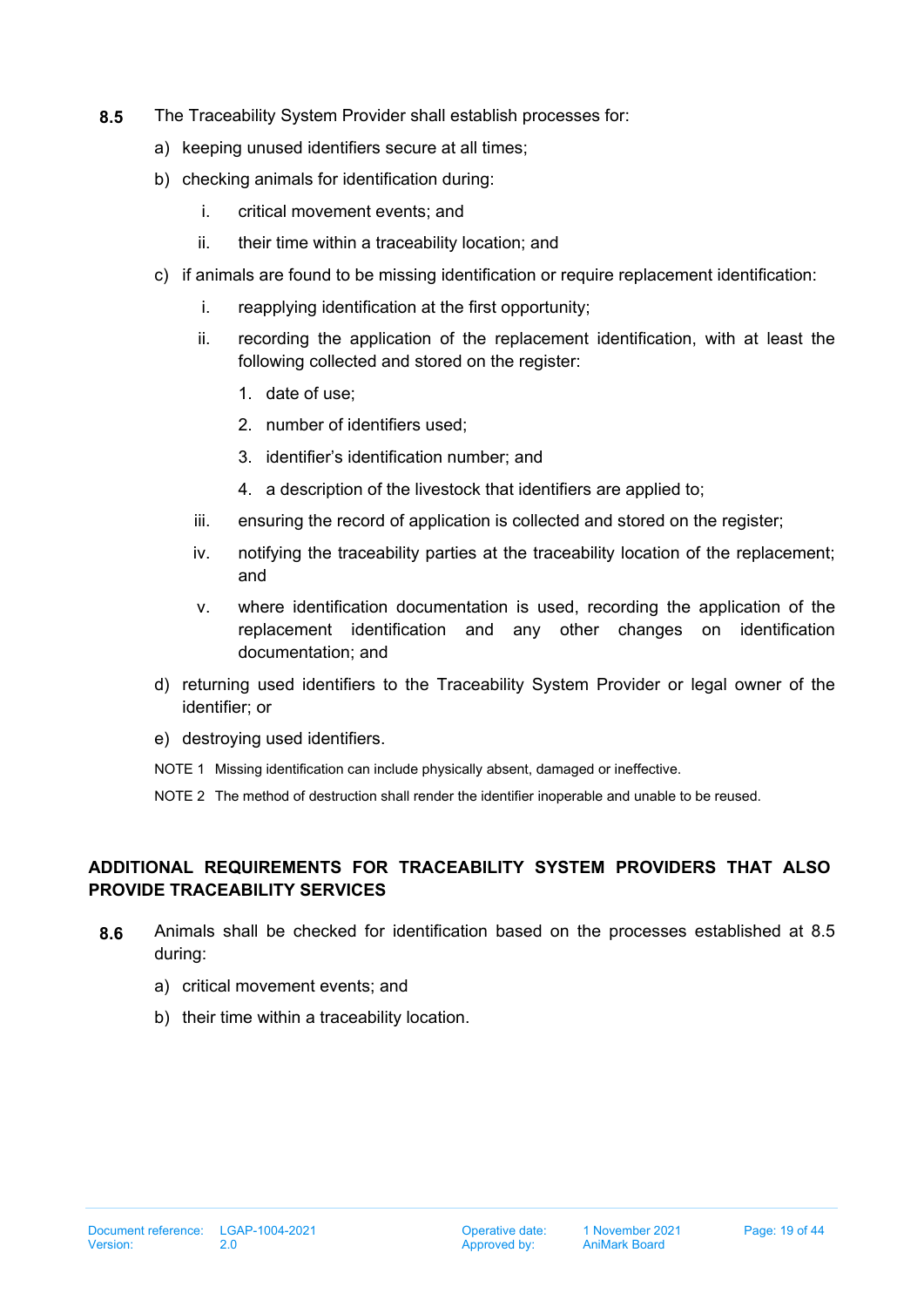- **8.7** If animals are found to be missing identification or require replacement identification, the Traceability System Provider shall, based on the processes established at 8.5:
	- a) reapply identification at the first opportunity;
	- b) record the application of the replacement identification;
	- c) ensure the record of application is collected and stored on the register;
	- d) notify the traceability location and traceability parties of the replacement; and
	- e) where identification documentation is used, record the application of the replacement identification and any other changes on the identification documentation.
	- NOTE Missing identification can include physically absent, damaged or ineffective.
- **8.8** Where identifiers are used:
	- a) unused identifiers shall be kept in a secure location at all times;
	- b) their use shall be recorded, with at least the following collected and stored on the register:
		- i. date of use;
		- ii. number of identifiers used;
		- iii. identifier's identification number; and
		- iv. a description of the livestock that identifiers are applied to, including if they were used as a replacement for existing identifiers;
	- c) they shall only be removed from live animals:
		- i. in response to a health and welfare issue;
		- ii. because the identifier is at risk of becoming detached; or
		- iii. where the identifier is non-functioning; and
	- d) found or removed used identifiers shall:
		- i. be recorded, with at least the following collected and stored on the register:
			- 1. the identifier's identification number;
			- 2. date found or removal; and
			- 3. reason for removal;
		- ii. not be reused; and
		- iii. be returned to the Traceability System Provider or legal owner of the identifier; or
		- iv. be destroyed.
	- NOTE The method of destruction shall render the identifier inoperable and unable to be reused.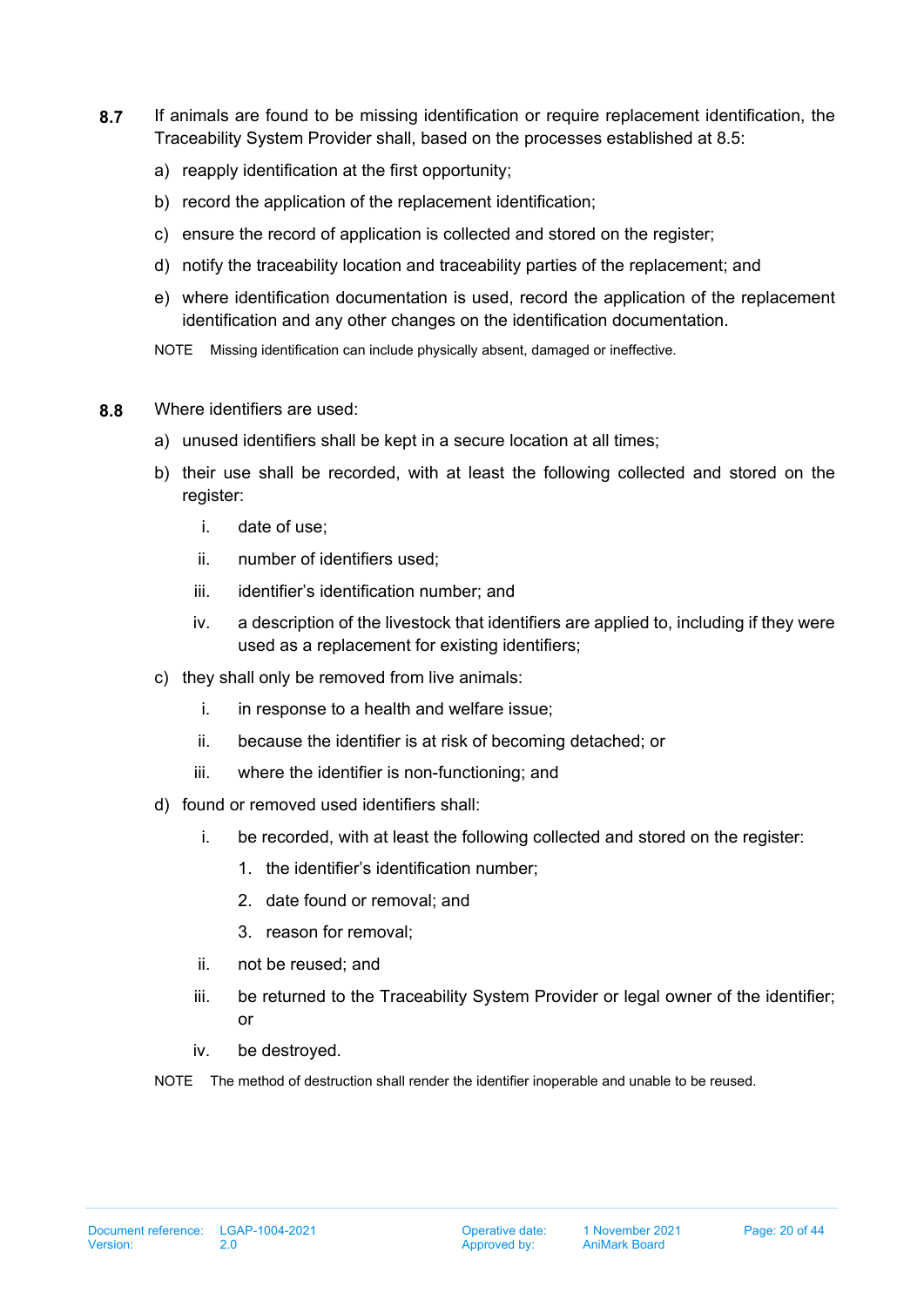## <span id="page-20-0"></span>**9 Management of animal movement**

## **GENERAL REQUIREMENTS FOR ALL TRACEABILITY SYSTEM PROVIDERS**

- **9.1** The traceability system shall have a method for accurately capturing the movement of animals or groups of animals between traceability locations and parties so that from any traceability location, the following can be traced:
	- a) the traceability location where the animals:
		- i. came from; and
		- ii. were sent to; and
	- b) the traceability party at i) and ii) who had physical custody; and
	- c) where necessary, the specified supply chain.
- <span id="page-20-1"></span>**9.2** The traceability system shall, at a minimum, enable the capture of accurate traceability data in relation to:
	- a) the following types of events:
		- i. the master level event;
		- ii. transaction events between traceability parties that includes at least a change of physical custody;
		- iii. critical movement events in relation to animals or groups of animals:
			- 1. entering a traceability location; and
			- 2. exiting a traceability location; and
	- b) key data elements relevant to the event consisting of:
		- i. information identified in Annex C; and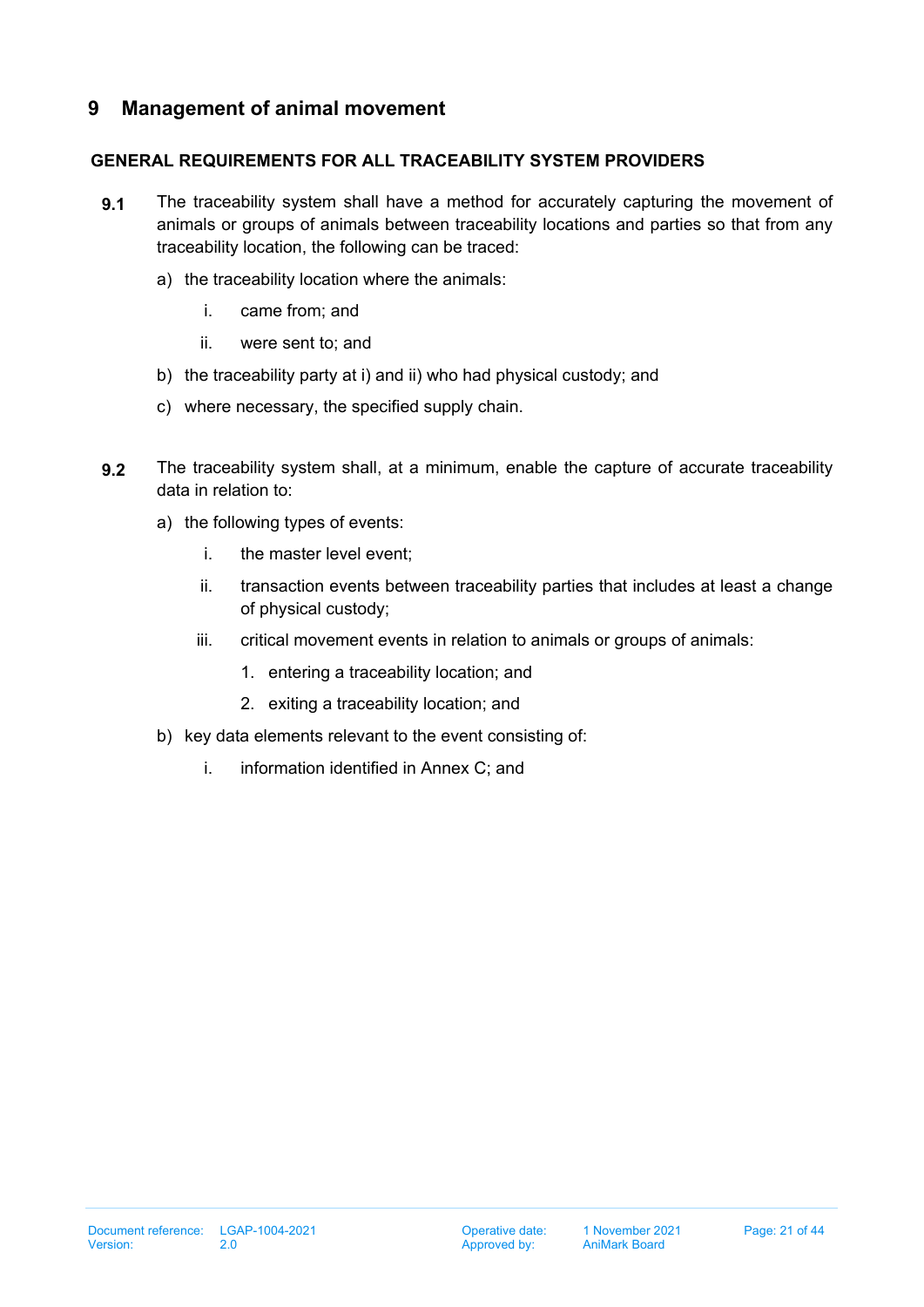- ii. details relating to the type of event that occurred using a method:
	- 1. applied consistently; and
	- 2. able to be understood by users and auditors.

EXAMPLES of methods that can be used to provide detail for the type of event can include using a status as provided in Table 1:

#### **Table 1: Examples of methods that can be used to provide detail relating to the type of event**

| <b>EXAMPLE</b><br>Status                                 | Detail relating to the type of event             |  |  |  |  |  |  |
|----------------------------------------------------------|--------------------------------------------------|--|--|--|--|--|--|
|                                                          | Type of event: Master level event                |  |  |  |  |  |  |
| AV                                                       | Arrival                                          |  |  |  |  |  |  |
|                                                          |                                                  |  |  |  |  |  |  |
|                                                          | Type of event: Transaction event                 |  |  |  |  |  |  |
| ID                                                       | Change of identifier or method of identification |  |  |  |  |  |  |
| PC<br>Change of traceability party with physical custody |                                                  |  |  |  |  |  |  |
|                                                          | Type of event: Critical movement event           |  |  |  |  |  |  |
| DE                                                       | Death – Emergency destruction                    |  |  |  |  |  |  |
| DN                                                       | Death - Natural causes                           |  |  |  |  |  |  |
| DS                                                       | Death – Slaughter                                |  |  |  |  |  |  |
| FT.                                                      | Entering the traceability location               |  |  |  |  |  |  |
| EX                                                       | Exiting the traceability location – Transfer     |  |  |  |  |  |  |
| EВ                                                       | Exiting the traceability location – Breeding     |  |  |  |  |  |  |
| TI                                                       | Theft or loss                                    |  |  |  |  |  |  |

NOTE Table 1 is provided as an example only and does not define the different types of events nor imply the status must be used.

- <span id="page-21-0"></span>**9.3** Traceability data shall be able to be captured:
	- a) as the event occurs; or
	- b) immediately after.

<span id="page-21-1"></span>**9.4** Where the traceability system is to be used at sites where livestock from the same species:

- a) come from specified supply chains that are certified under LGAP and non-LGAP certified sources; or
- b) are from specified supply chains that are certified under LGAP for which different levels of certification are being sought or applies;

the Traceability System Provider shall establish processes to identify, segregate and manage the different groups of livestock in a way that will allow the relevant LGAP requirements to be applied to the correct group of livestock.

EXAMPLE An abattoir may be processing local cattle in accordance with Level 1 certification requirements and cattle from a specified source of supply (e.g. Australia) in accordance with Level 2 certification requirements. In these situations, the abattoir demonstrates it identifies, segregates and manages the two groups of livestock to ensure they are not mixed, and that the correct certification requirements are fulfilled for each group.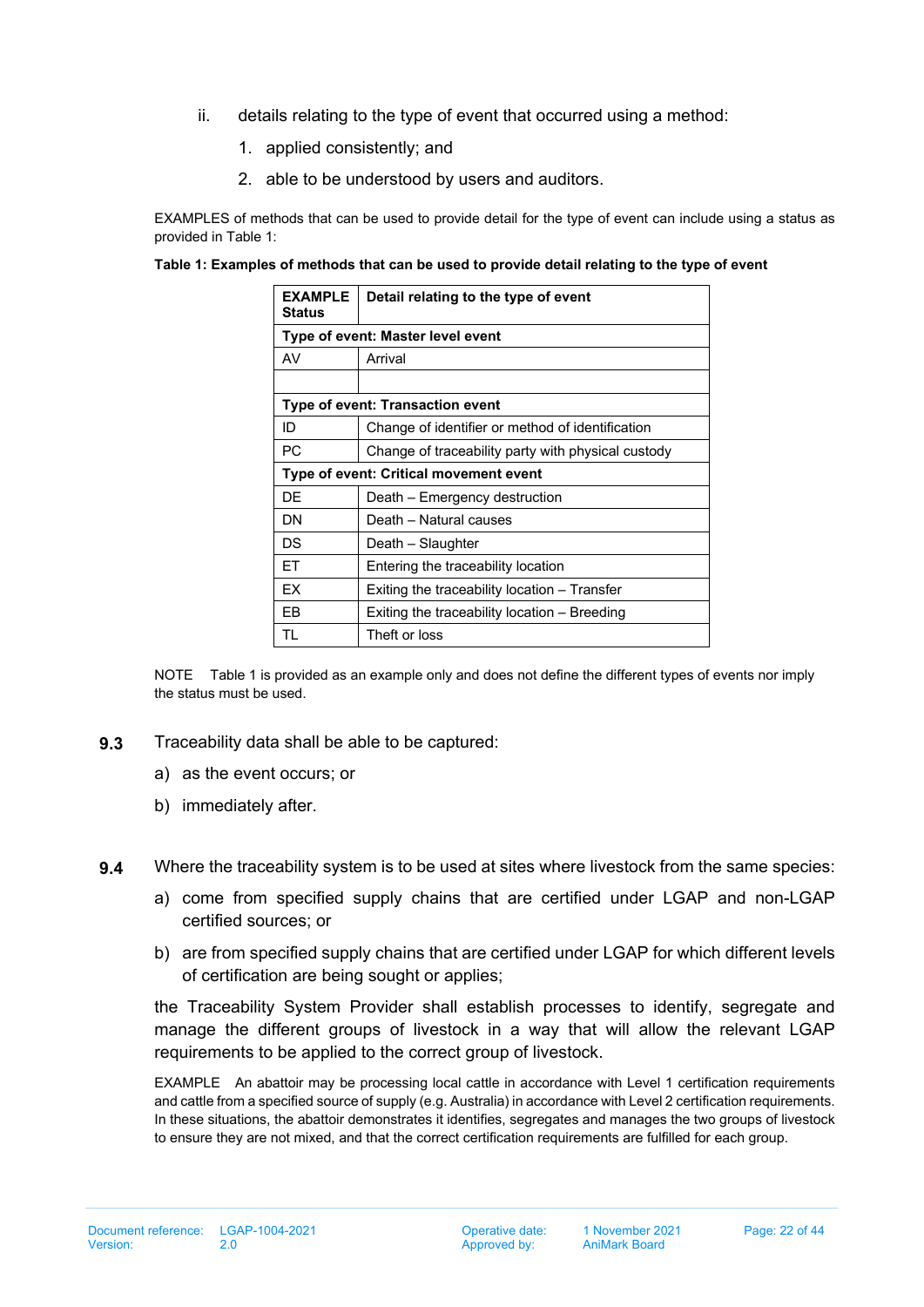## **ADDITIONAL REQUIREMENTS FOR TRACEABILITY SYSTEM PROVIDERS THAT ALSO PROVIDE TRACEABILITY SERVICES**

- **9.5** The Traceability System Provider shall:
	- a) capture, and collect and store on the register accurate traceability data based on the processes established at [9.2](#page-20-1) and [9.3;](#page-21-0) and
	- b) identify, segregate and manage the different groups of livestock based on the processes established at [9.4.](#page-21-1)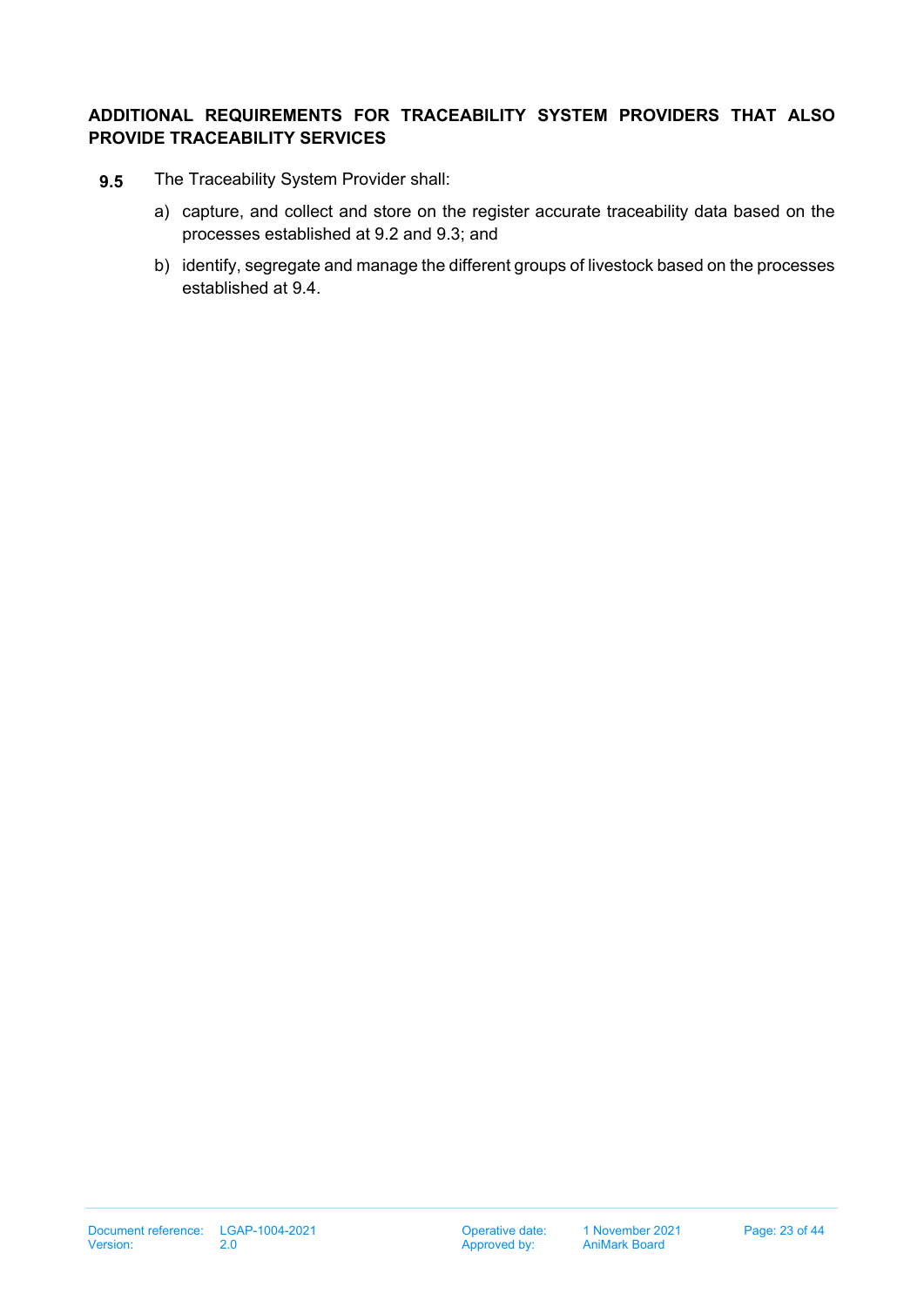# <span id="page-23-0"></span>**10 Registers**

## **GENERAL REQUIREMENTS FOR ALL TRACEABILITY SYSTEM PROVIDERS**

- **10.1** The traceability system shall have a register that enables accurate traceability data captured from events to be collected and stored such that it can show:
	- a) the current traceability location of the animal or group of animals;
	- b) the traceability location where the animal or group of animals:
		- i. came from; and
		- ii. were sent to; and
	- c) the traceability party at i) and ii) who had physical custody.
- <span id="page-23-1"></span>**10.2** The traceability system shall ensure traceability data is able to be collected and stored on the register:
	- a) within:
		- i. a timeframe that ensures the primary purpose [4.1](#page-8-1) and [4.3](#page-9-0) can be achieved; or
		- ii. the timeframe specified by traceability parties, where less than that specified in i);
	- b) using effective methods to facilitate data transmission in a secure manner; and
	- c) in a format:
		- i. compatible with the receiving traceability party's traceability system; and
		- ii. that is secure.

NOTE This requirement does not exclude traceability data being amended or corrected by authorised parties where legitimately required.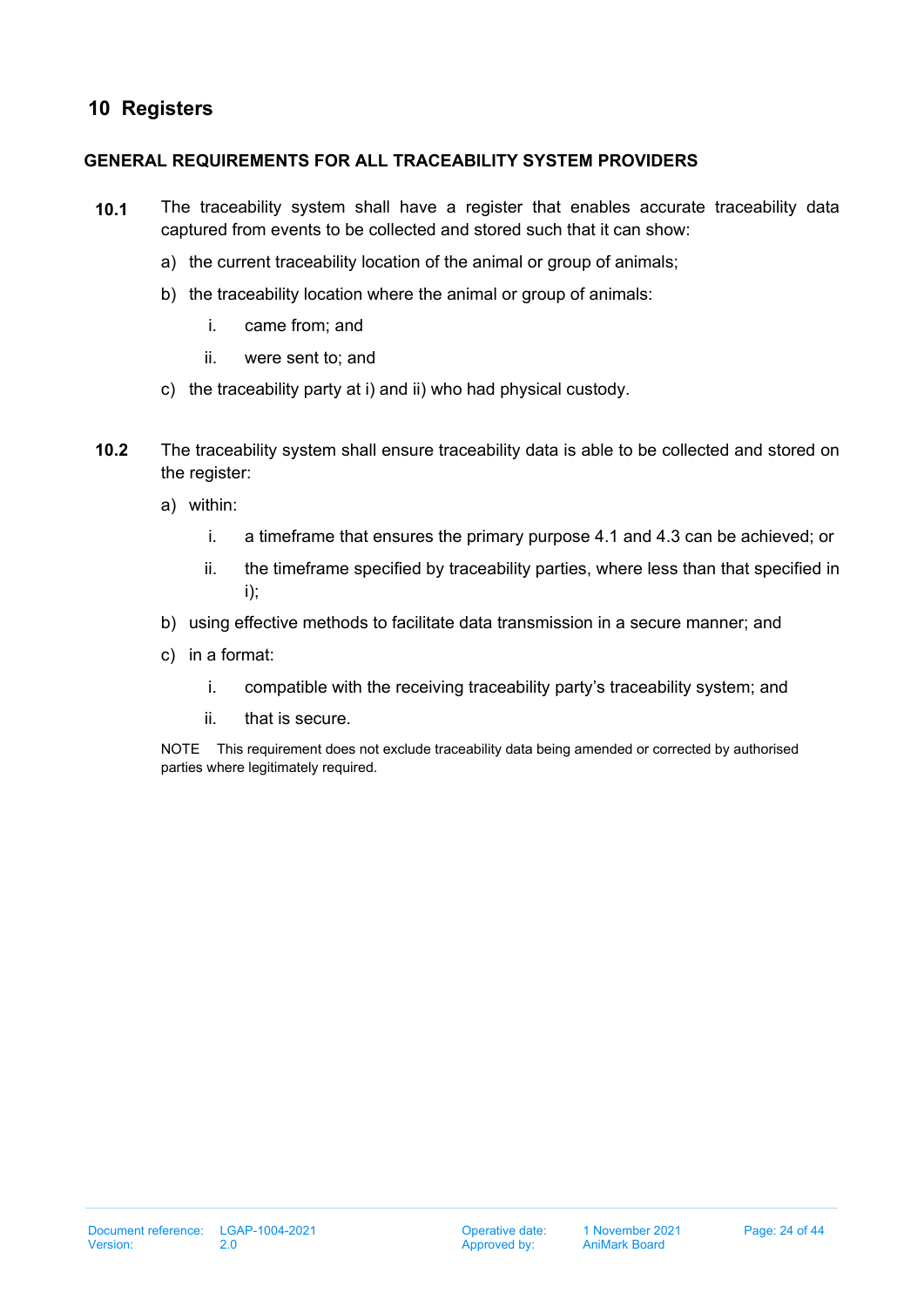- **10.3** The traceability system shall enable traceability data to be stored on the register when received from traceability parties.
- <span id="page-24-0"></span>**10.4** The traceability system shall ensure traceability data required by traceability parties to meet their obligations under LGAP and any compliance requirements is able to be provided to traceability parties:
	- a) within:
		- i. a timeframe that ensures the primary purpose at [4.1](#page-8-1) and [4.3](#page-9-0) can be achieved; or
		- ii. the timeframe specified by traceability parties, where less than that specified in i);
	- b) using effective methods to facilitate data transmission in a secure manner; and
	- c) in a format:
		- i. compatible with the receiving traceability party's traceability system; and
		- ii. that is secure.

NOTE This requirement does not exclude traceability data being amended or corrected by authorised parties where legitimately required.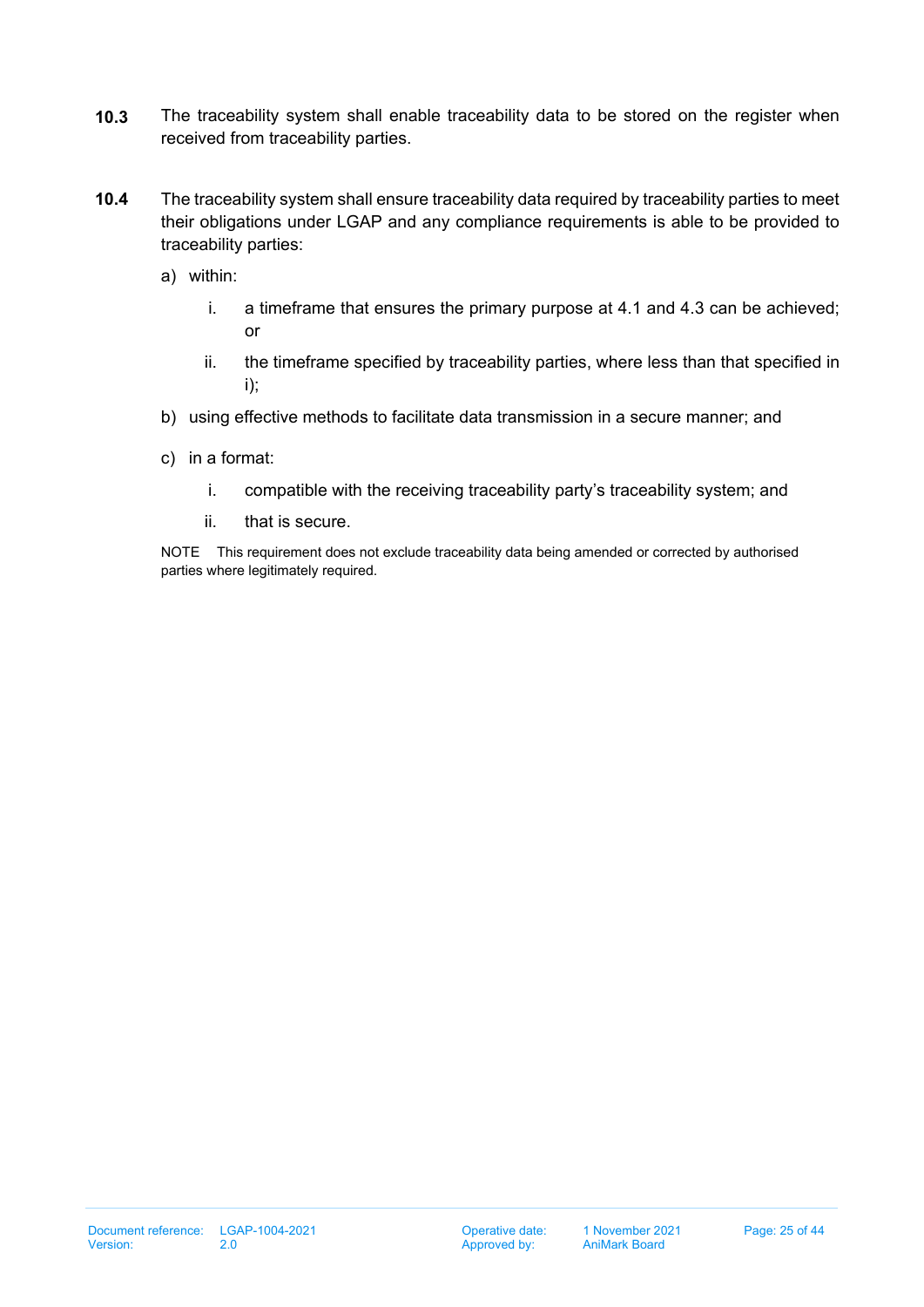## **ADDITIONAL REQUIREMENTS FOR TRACEABILITY SYSTEM PROVIDERS THAT ALSO PROVIDE TRACEABILITY SERVICES**

- **10.5** Traceability data shall be collected and stored on the register:
	- a) within a timeframe that ensures the primary purpose can be achieved; and
	- b) using the methods and formats established at [10.2.](#page-23-1)
- **10.6** As soon as it is received, traceability data from traceability parties shall be:
	- a) checked to ensure it is valid, reliable and accurate; and
	- b) stored on the register.
	- NOTE Processes to check the validity, reliability and accuracy of the traceability data are addressed in section [11.](#page-26-0)
- **10.7** Traceability data required by traceability parties to meet their obligations under LGAP and any compliance requirements shall be provided to traceability parties:
	- a) within a timeframe that ensures the primary purpose can be achieved; and
	- b) using the methods and formats established at [10.4.](#page-24-0)
- **10.8** Where anomalies in the reliability and accuracy of the traceability data are identified:
	- a) the relevant traceability parties shall be immediately notified; and
	- b) action shall be taken to:
		- i. identify the cause of the anomaly;
		- ii. where legitimately required, correct the traceability data so it is reliable and accurate;
		- iii. remedy the cause of the anomaly such that it does not occur again; and
		- iv. keep relevant traceability parties updated on action.
	- NOTE This requirement only relates to traceability data being amended or corrected by authorised parties where legitimately required.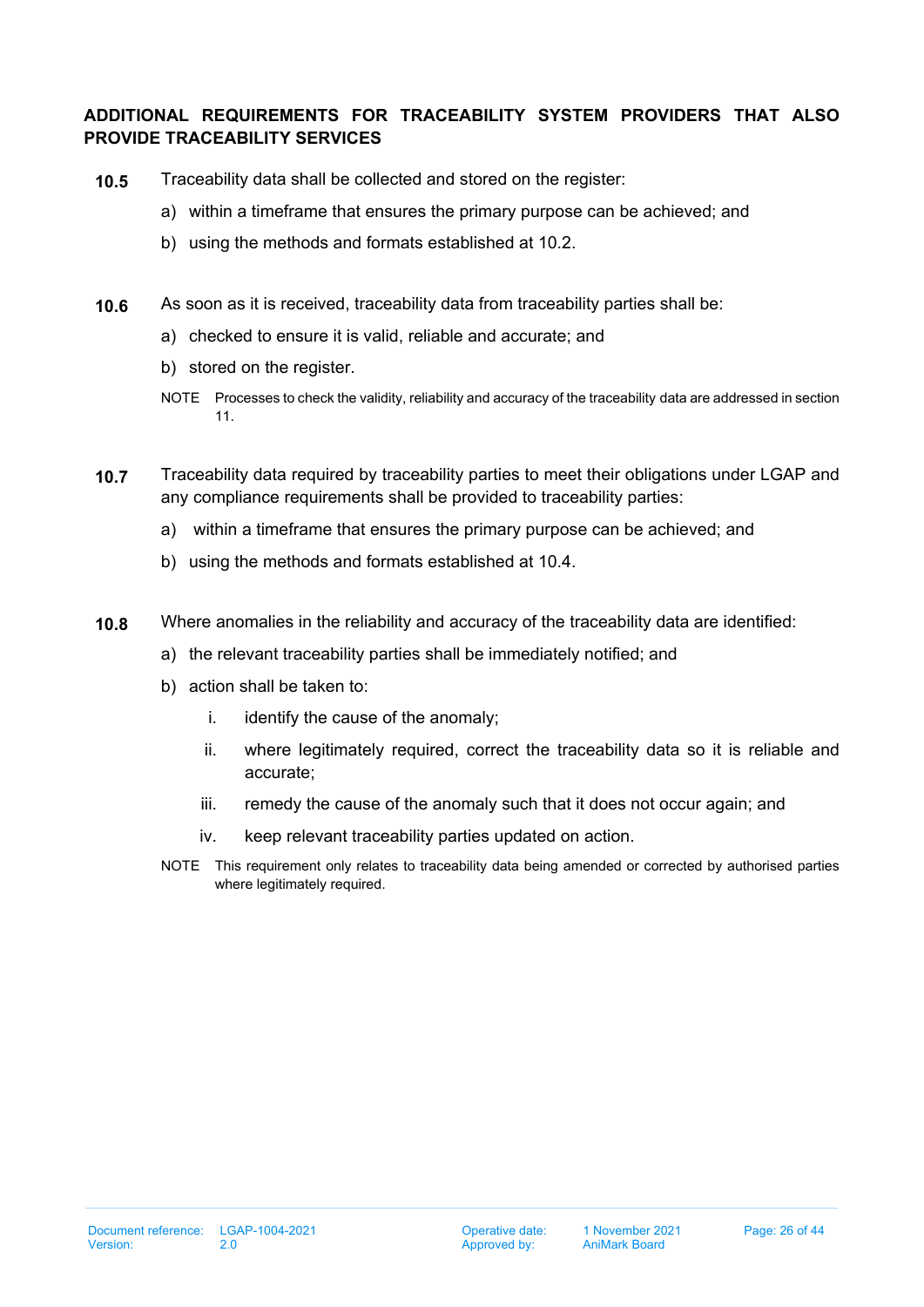# <span id="page-26-0"></span>**11 Verification, monitoring and reporting**

## **GENERAL REQUIREMENTS FOR ALL TRACEABILITY SYSTEM PROVIDERS**

- <span id="page-26-1"></span>**11.1** The Traceability System Provider shall establish processes to verify the validity, reliability and accuracy of the traceability data on the register by checking it is:
	- a) complete and includes all key data elements;
	- b) an accurate representation of:
		- i. the animal or group of animals:
			- 1. the traceability data is supposed to represent; and
			- 2. their current and historical traceability locations;
		- ii. the traceability party who, at the current and historical traceability locations, had physical custody;
	- c) precise and clear;
	- d) supported by evidence:
		- i. demonstrating the validity, reliability and accuracy of the traceability data; and
		- ii. as may be prescribed by the Program Owner; and
	- e) able to be accessed and audited by:
		- i. internal auditors;
		- ii. Approved Auditors;
		- iii. traceability parties; and
		- iv. the Program Owner or its agents.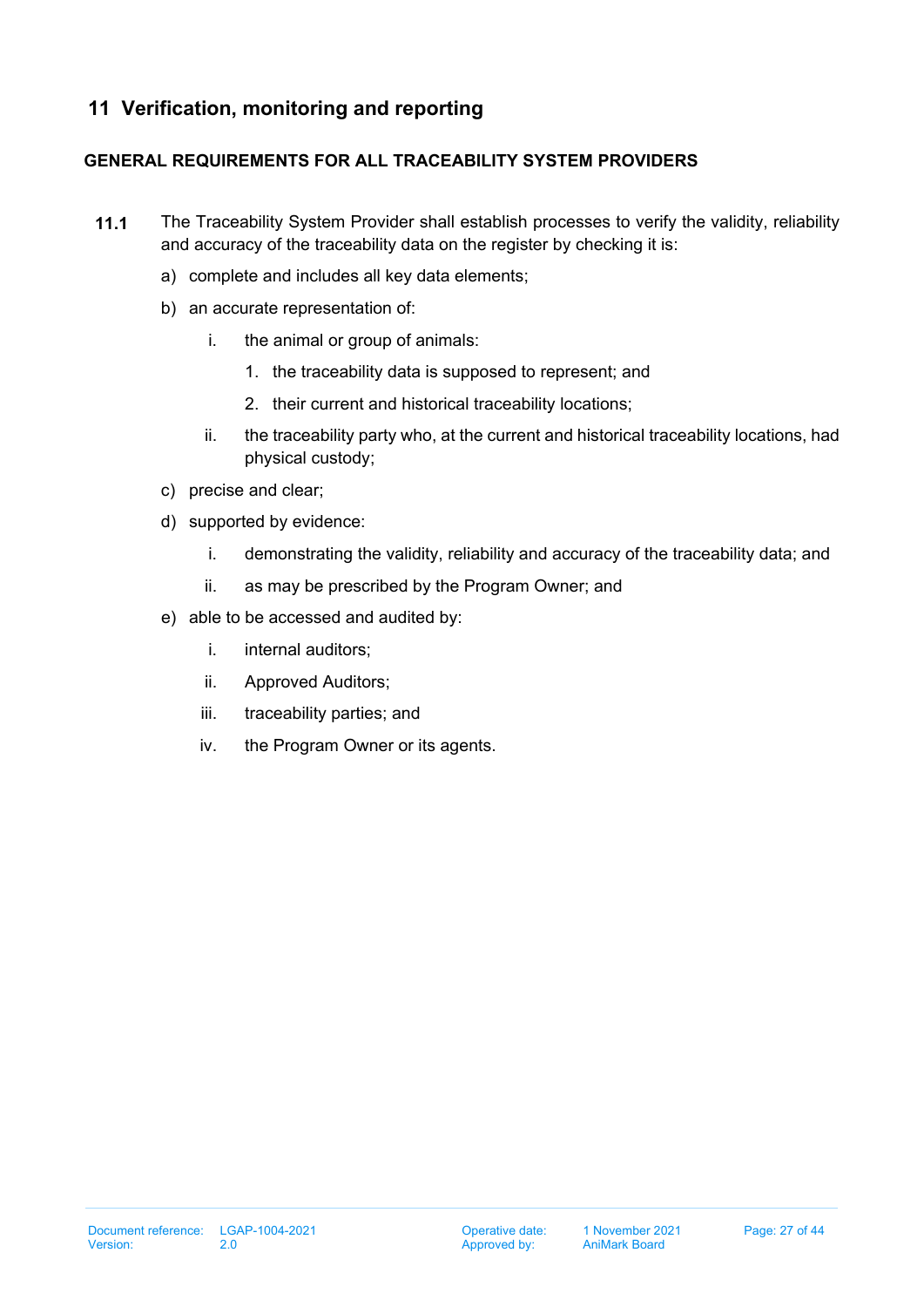- <span id="page-27-0"></span>**11.2** The Traceability System Provider shall establish processes to ensure supporting evidence:
	- a) consists of:
		- i. documented information; and
		- ii. where group identification is used, identification documentation specifying at least the:
			- 1. number of animals in the group;
			- 2. species;
			- 3. date of introduction into the current traceability location;
			- 4. current traceability location;
			- 5. destination traceability location;
			- 6. traceability party who has physical custody at the current traceability location:
			- 7. type of physical group identifier, where used; and
	- b) can include visual information comprising:
		- i. static visual imagery; and
		- ii. video surveillance.
- <span id="page-27-1"></span>**11.3** The Traceability System Provider shall establish processes to ensure visual information used as supporting evidence retains any original metadata created when the visual information was captured for verification purposes if necessary.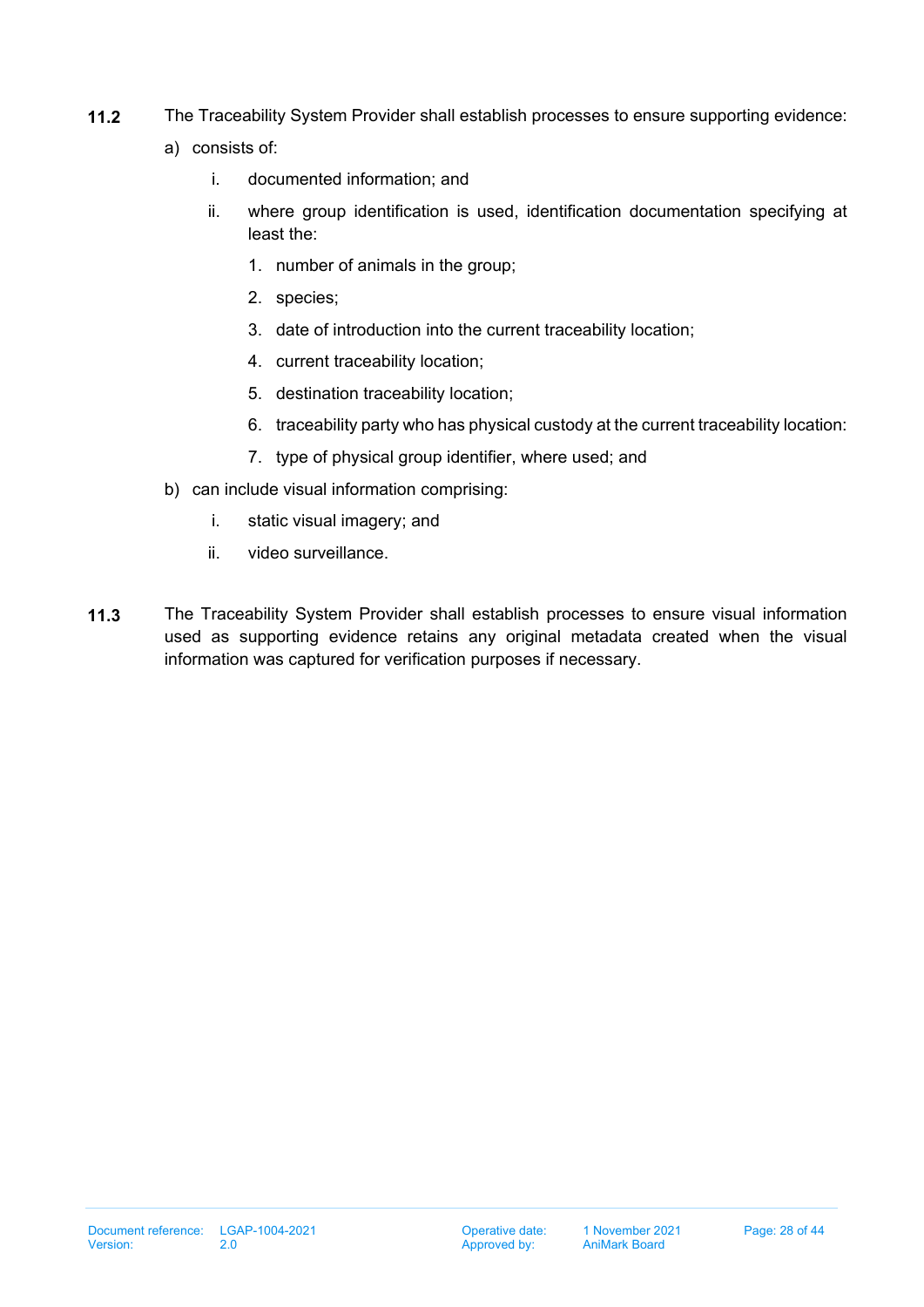- <span id="page-28-0"></span>**11.4** Where supporting evidence relies on static visual imagery, the Traceability System Provider shall establish processes to ensure such imagery is:
	- a) captured:
		- i. as the event occurs; or
		- ii. immediately afterwards; and
		- iii. using equipment that produces images able to be clearly viewed at a minimum display resolution of 1024 pixels wide by 768 pixels high.
	- b) framed, focused and with sufficient lighting to ensure the:
		- i. facial and physical characteristics of each animal can be clearly seen; and
		- ii. legibility of any numbering or coding relied upon for identifiers;

EXAMPLES of images which may not be captured or framed appropriately or are not clear include those that are blurry, obscured, incomplete or captured in an area with insufficient lighting or using unsuitable equipment or with an unsuitable pixel dimension.

- c) marked with the:
	- i. GPS location where the static visual image was captured; and
	- ii. date and time the event took place using a format consistent with ISO 8601;
- d) connected with the:
	- i. identification of the traceability location where the static visual image was captured, including:
		- 1. traceability location name;
		- 2. physical address;
		- 3. GPS location;
		- 4. LGAP Certification Number; and
		- NOTE The LGAP Certification Number is the number recorded on the AniMark IT Conformance System for the Operator or Facility registered to that traceability location.
		- 5. type of traceability location; and
	- ii. GPS location:
		- 1. marked on the static visual image; and
		- 2. related to the LGAP Certification Number of the traceability location where the static visual image was captured; and
- e) transmitted in a manner which preserves aspects from a) to c).

NOTE 1 Imagery may be one image or a series of images.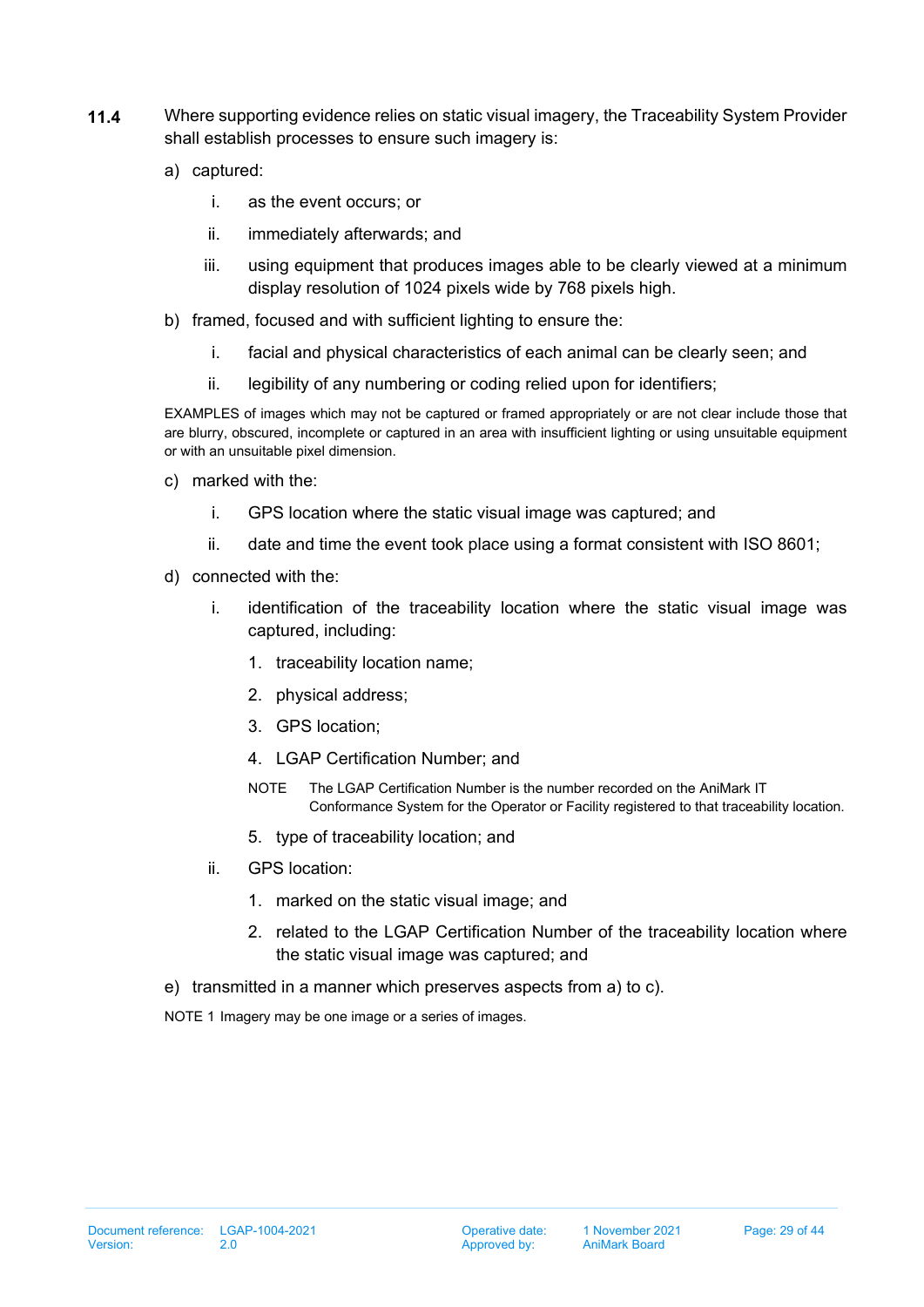- <span id="page-29-0"></span>**11.5** Where supporting evidence relies on video surveillance as evidence then the Traceability System Provider shall establish processes to ensure the video surveillance footage is:
	- a) captured as the event occurs;
	- b) framed and focused with sufficient lighting to clearly see:
		- i. each animal; and
		- ii. the area and activity around the animal;

EXAMPLES of images which may not be captured or framed appropriately or are not clear include those that are blurry, obscured, incomplete or captured in an area with insufficient lighting or using unsuitable equipment.

- c) marked with the:
	- i. GPS location where the video surveillance footage was captured; and
	- ii. date and time the event took place using the format specified in ISO 8601;
- NOTE The marking may be on the video surveillance footage itself or in the meta data.
- d) connected with the:
	- i. identification of the traceability location where the video surveillance footage was captured, including:
		- 1. traceability location name;
		- 2. physical address;
		- 3. GPS location;
		- 4. LGAP Certification Number; and
		- NOTE The LGAP Certification Number is the number recorded on the AniMark IT Conformance System for the Operator or Facility registered to that traceability location.
		- 5. type of traceability location; and
	- ii. GPS location:
		- 1. marked on the video surveillance footage; and
		- 2. related to the LGAP Certification Number of the traceability location where the video surveillance footage was captured;
- e) secure; and
- f) reviewed without delay after each event to ascertain that key data elements for critical movement events can be connected to the video surveillance footage.
- **11.6** Where GPS is unavailable to be used to fulfil 11.4 and 11.5 c) i. and d) ii.:
	- a) a suitable alternative to GPS shall be used; and
	- b) the alternative shall encompass a reference point unique to that traceability location.

NOTE A suitable alternative to GPS can include maintaining static visual imagery of the traceability location as a reference point that can be used to compare with the image captured.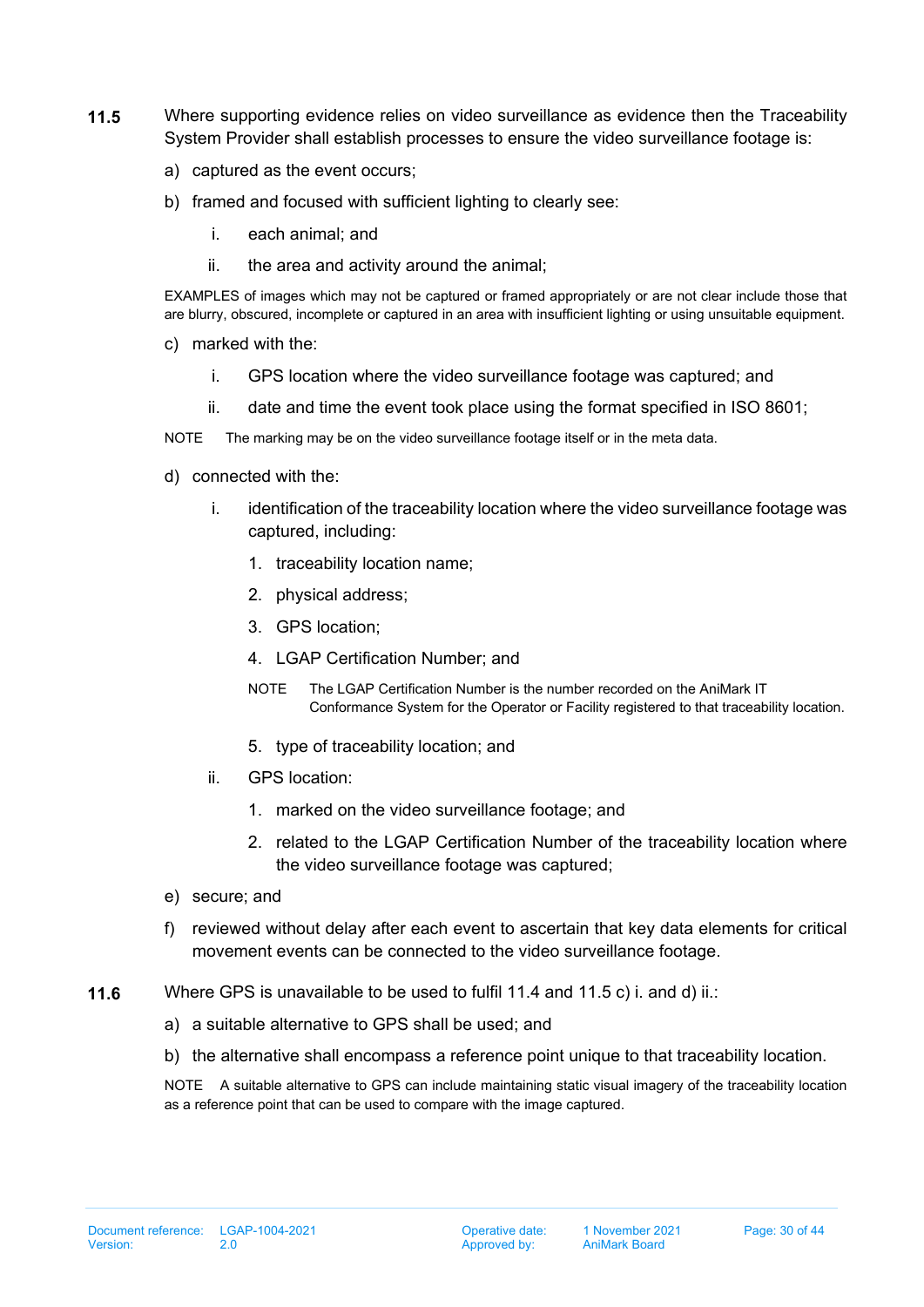- <span id="page-30-0"></span>**11.7** The Traceability System Provider shall establish processes for:
	- a) performing reconciliations between:
		- i. the traceability location of an animal or group of animals;
		- ii. traceability data for that animal or group of animals; and
		- iii. supporting evidence; and
	- b) maintaining documented information to support the occurrence and outcomes of reconciliations.
- <span id="page-30-1"></span>**11.8** The Traceability System Provider shall establish processes to monitor the occurrence of the following incidents and maintain monitoring data:
	- a) the animal or group of animals traceability location is not:
		- i. known; or
		- ii. included in the scope of certification for an Operator or Facility;
	- b) the animal or group of animals has been assigned to the incorrect:
		- i. traceability party for physical custody; or
		- ii. specified supply chain, where relevant;
	- c) traceability data has been provided to or received by traceability parties inconsistent with the requirements of [10.4;](#page-24-0)
	- d) evidence exists which questions the validity, reliability or accuracy of the:
		- i. traceability data; or
		- ii. supporting evidence;
	- e) when:
		- i. animals enter a traceability location that is not certified under LGAP to the appropriate level;
		- ii. the number of livestock sent to a traceability location exceeds that traceability location's capacity;
		- iii. there is no connection between the GPS location and the:
			- 1. identification of the traceability location;
			- 2. critical movement event;
			- 3. LGAP Certification Number; and
			- 4. supporting evidence;
		- iv. reconciliations of livestock numbers do not equal 100%; and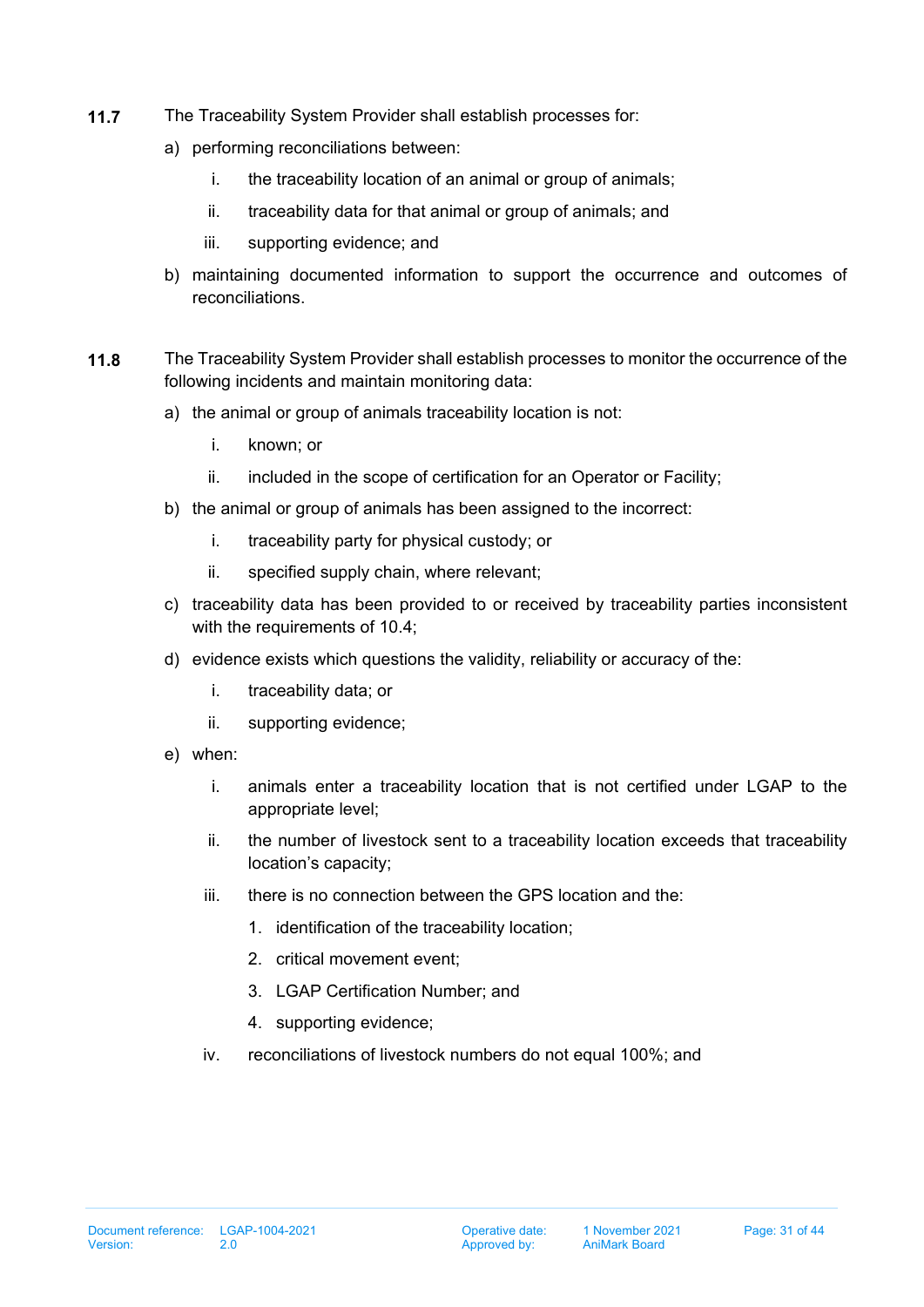- v. anomalies in the traceability data or supporting evidence are identified and occur more than once in relation to the same:
	- 1. animal or group of animals;
	- 2. traceability location;
	- 3. traceability party; or
	- 4. type of anomaly.
- <span id="page-31-0"></span>**11.9** The Traceability System Provider shall establish processes to:
	- a) monitor the:
		- i. number of:
			- 1. identifiers that are lost or replaced;
			- 2. livestock that become breeding livestock;
			- 3. livestock losses or mortalities (other than due to slaughter); and
		- ii. time taken between livestock exiting the consigning traceability location and entering the destination traceability location; and
	- b) maintain monitoring data that demonstrates the occurrence and outcomes of a).
- <span id="page-31-1"></span>**11.10** The Traceability System Provider shall:
	- a) establish processes for:
		- i. conducting traceability tests in accordance with Annex D; and
		- ii. maintaining documented information which demonstrate the outcomes of the traceability tests;
	- b) perform traceability tests at prescribed timeframes; and
	- c) maintain documented information which show the outcomes of the traceability tests.
	- NOTE Timeframes are prescribed in the LGAP Certification Rules.
- **11.11** The Traceability System Provider shall immediately:
	- a) raise a complaint with the Program Owner should evidence exist to indicate a nonfulfillment by an Operator or Facility user of any of the LGAP Certification Requirements; and
	- b) provide all traceability data, supporting evidence and any analysis undertaken to the Program Owner in support of a).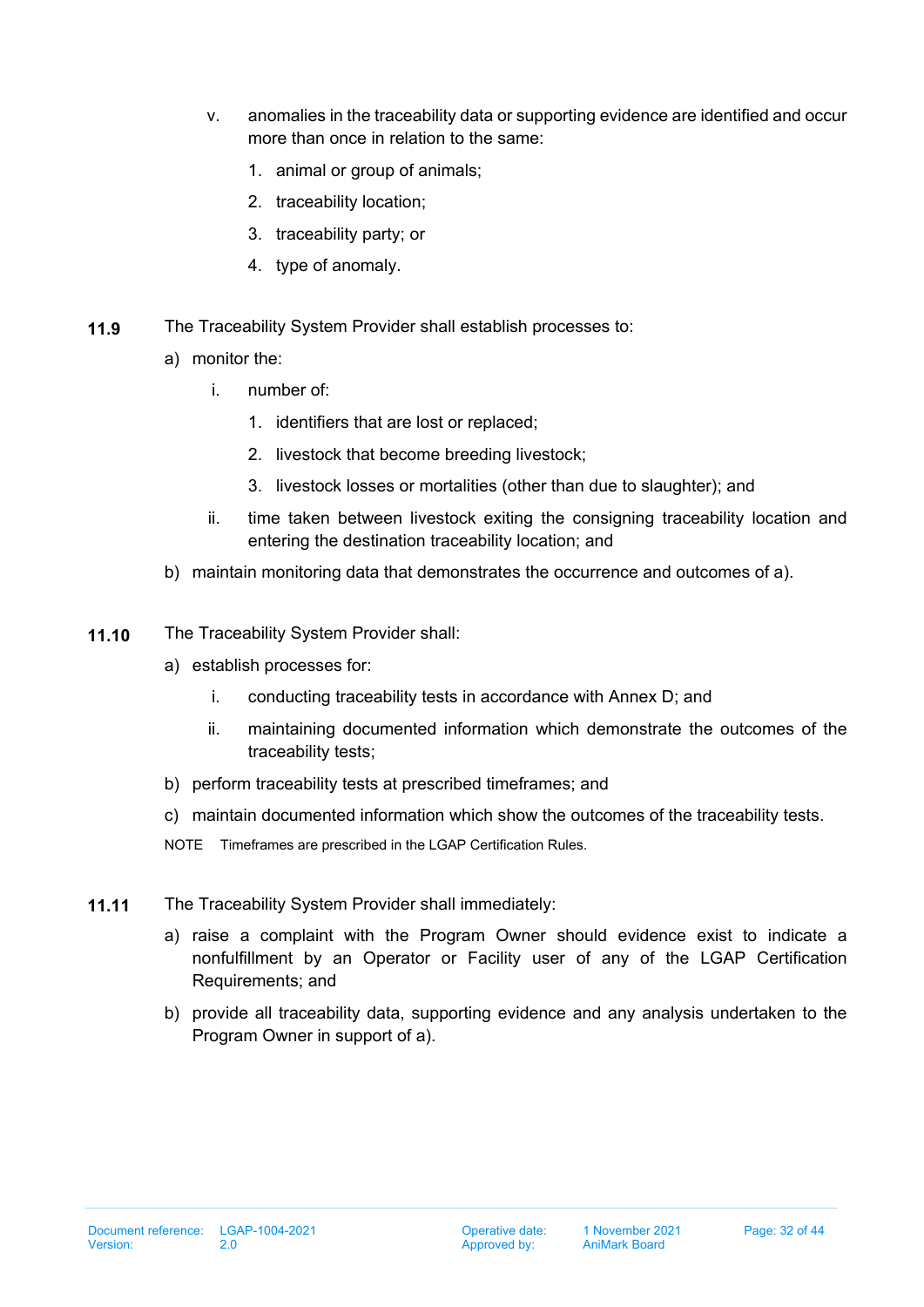- <span id="page-32-0"></span>**11.12** The Traceability System Provider shall establish processes to ensure traceability data, supporting evidence and monitoring data are:
	- a) retained for the minimum period required by compliance requirements or for no less than two years from the date of creation, whichever is the greater;
	- b) secure;
	- c) readily accessible to authorised parties; and
	- d) managed in a manner which fulfils LGAP 1002 *Livestock assurance Requirements for the management system of Operators, Facilities and Traceability System Providers.*
- **11.13** The Traceability System Provider shall establish processes to ensure the traceability system fulfils all compliance requirements relevant to traceability data and supporting evidence applicable to the jurisdiction where the:
	- a) traceability system is:
		- i. legally owned;
		- ii. operated; and
		- iii. used; and
	- b) traceability data and supporting evidence is:
		- i. captured in;
		- ii. collected from;
		- iii. stored in;
		- iv. transmitted through; and
		- v. used.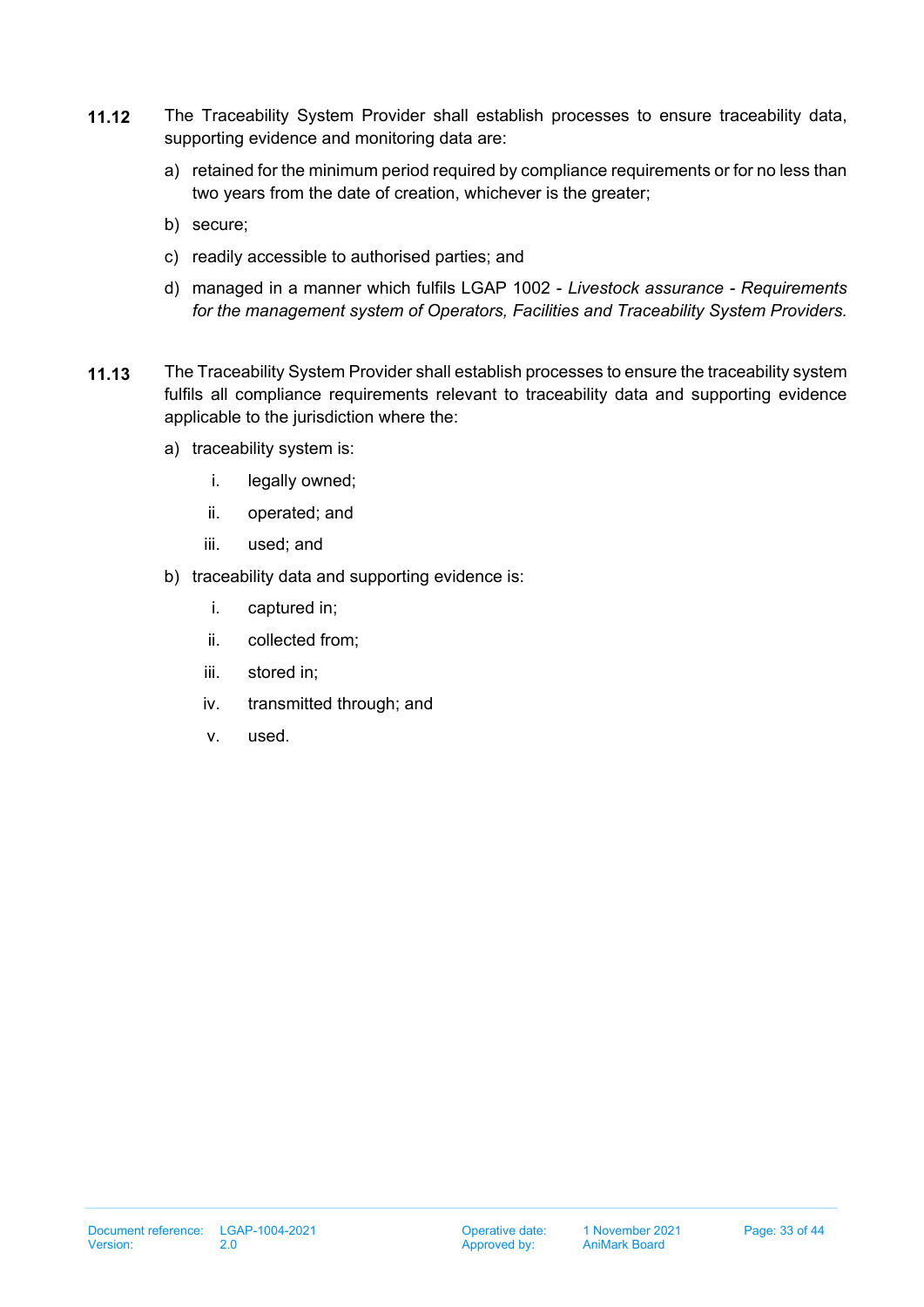## **ADDITIONAL REQUIREMENTS FOR TRACEABILITY SYSTEM PROVIDERS THAT ALSO PROVIDE TRACEABILITY SERVICES**

- **11.14** The Traceability System Provider shall:
	- a) verify the validity, reliability and accuracy of the traceability data on the register using the process established at [11.1;](#page-26-1)
	- b) ensure supporting evidence is maintained based on the process established at [11.2](#page-27-0) and, where relevant, [11.3,](#page-27-1) [11.4](#page-28-0) and [11.5;](#page-29-0)
	- c) perform reconciliations following the processes established a[t 11.](#page-30-0)7 and maintain documented information to demonstrate the outcome of the reconciliations;
	- d) monitor the occurrence of incidents following the process established at [11.](#page-30-1)8 and maintain monitoring data;
	- e) monitor and maintain monitoring data following the processes established at [11.](#page-31-0)9;
	- f) conduct traceability tests in accordance with the processes established at [11.](#page-31-1)10 and maintain documented information to demonstrate the outcome of the traceability tests; and
	- g) retain, secure and manage traceability data, supporting evidence, documented information and monitoring data based on the process established at [11.1](#page-32-0)2.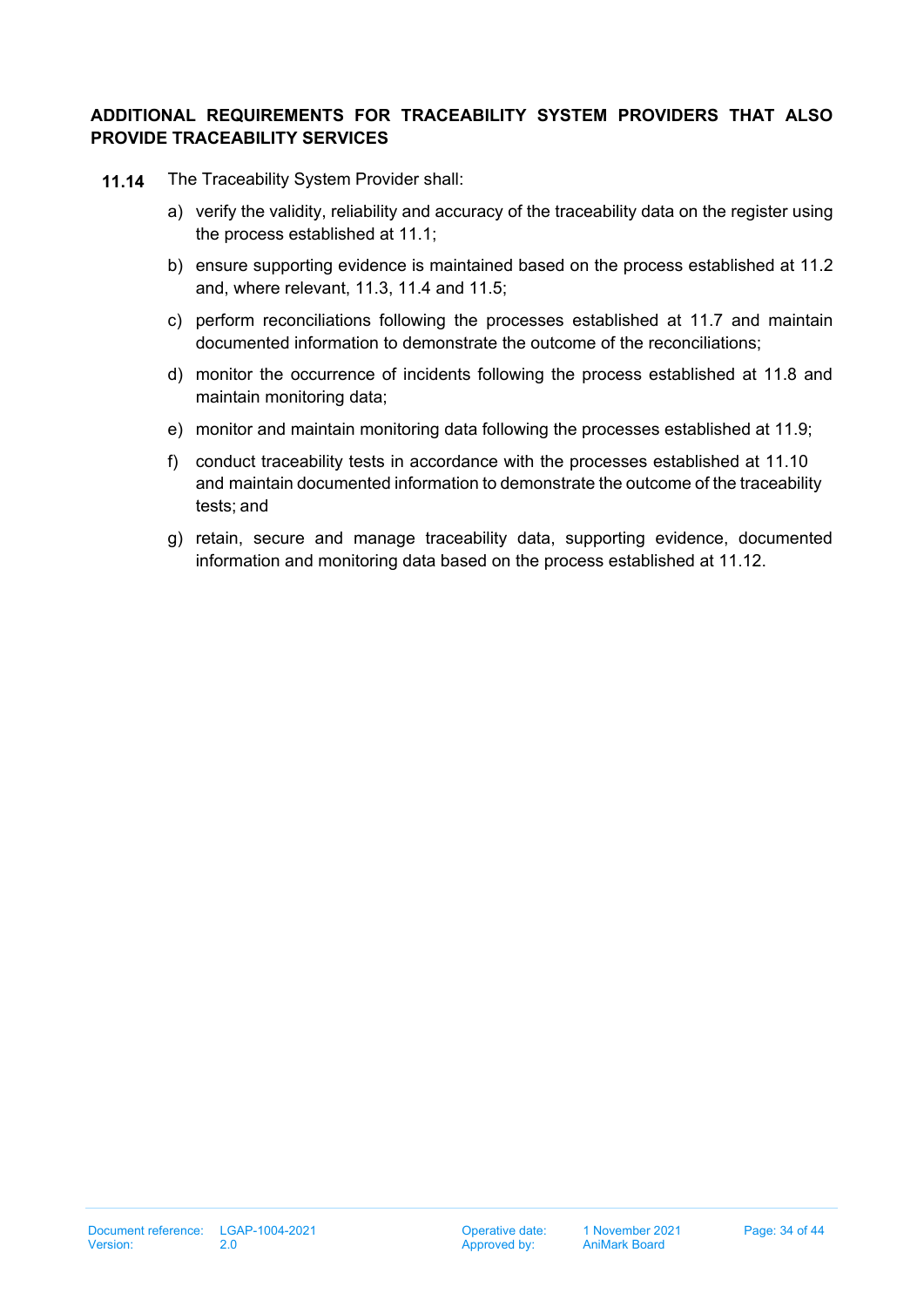- **11.15** Where monitoring identifies the occurrence of the incidents i[n 11](#page-30-1).8 then the Traceability System Provider shall:
	- a) take action immediately to:
		- i. remedy the situation;
		- ii. deal with the consequences; and
		- iii. inform relevant traceability parties about the occurrence of the incident;
	- b) review the incident to determine:
		- i. the cause of the incident; and
		- ii. if other incidents could potentially occur;
	- c) if necessary, change the traceability system or process to ensure the cause of the incident cannot reoccur; and
	- d) at the completion of the review, inform relevant traceability parties about the:
		- i. cause of the incident;
		- ii. action taken to remedy the incident;
		- iii. outcomes of the review of the incident;
		- iv. timeframe in which the traceability system shall be changed or has been changed, where changes are determined to be necessary; and
		- v. confirmed changes to the traceability system when such have been implemented;
	- NOTE Timeframes are prescribed in the LGAP Certification Rules.
- <span id="page-34-0"></span>**11.16** At prescribed timeframes, the Traceability System Provider shall undertake analysis of the:
	- a) traceability data;
	- b) supporting evidence;
	- c) documented information; and
	- d) monitoring data.
	- NOTE Timeframes are prescribed in the LGAP Certification Rules.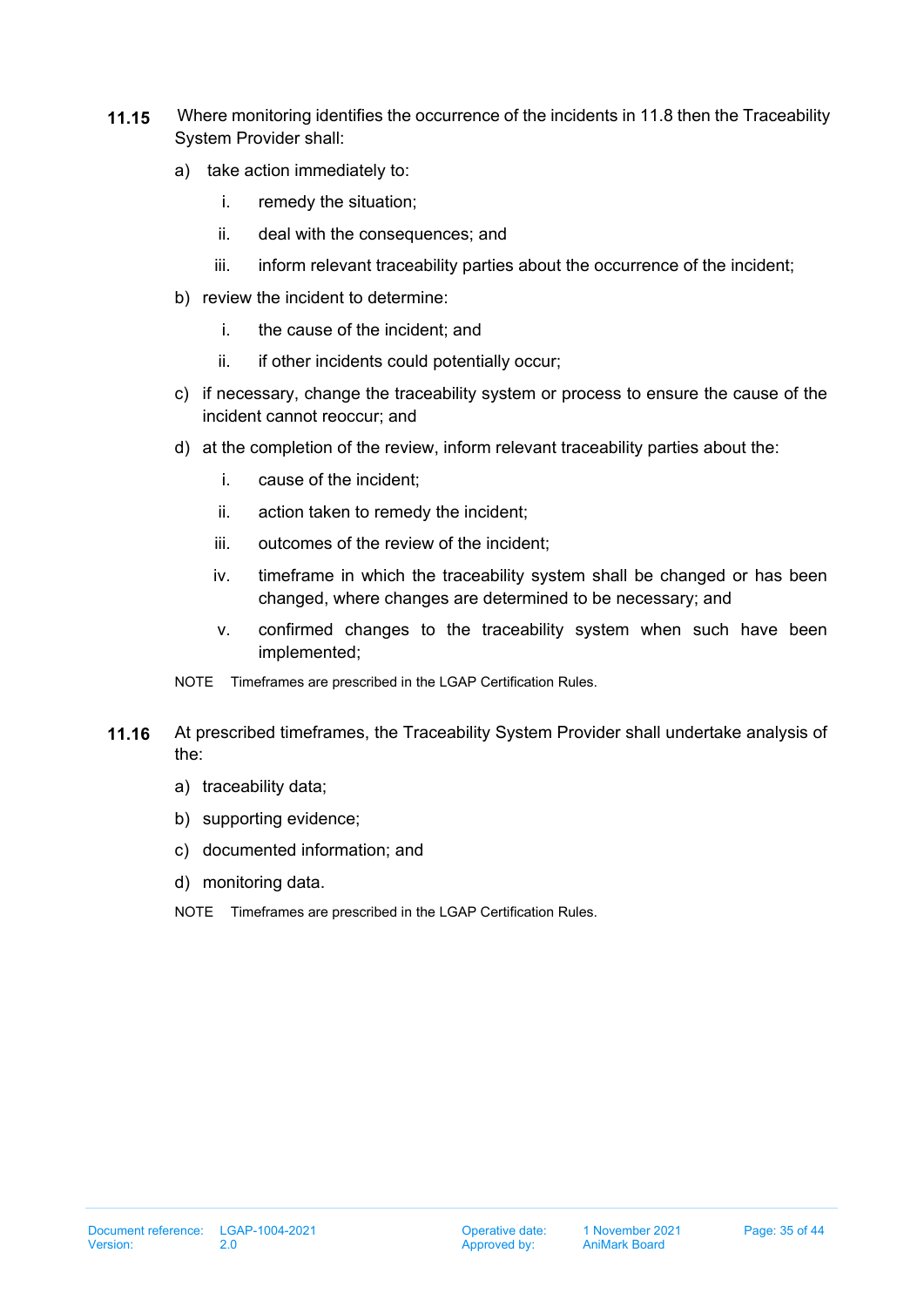- <span id="page-35-0"></span>**11.17** The Traceability System Provider shall review the outcome of the analysis conducted at [11.1](#page-34-0)6 to determine if there are any irregularities or anomalies:
	- a) in relation to:
		- i. the number of:
			- 1. identifiers which are lost or replaced;
			- 2. livestock that become breeding livestock;
			- 3. livestock losses or mortalities (other than due to slaughter);
		- ii. time taken between livestock exiting the consigning traceability location and entering the destination traceability location is greater than the expected or normal journey time;.
		- iii. livestock being sent to a traceability location when it exceeds that traceability locations capacity.
	- b) the traceability data or supporting evidence that occur more than once in relation to the same:
		- i. animal or group of animals;
		- ii. traceability location;
		- iii. traceability party; or
		- iv. type of anomaly.
- **11.18** Where any irregularities or anomalies in [11.1](#page-35-0)7 are identified, the Traceability System Provider shall immediately:
	- a) review the irregularities or anomalies to determine:
		- i. the cause of the irregularity or anomaly; and
		- ii. if the irregularity or anomaly could potentially reoccur;
	- b) if necessary, change the traceability system or relevant processes to ensure the cause of the irregularity or anomaly cannot reoccur;
	- c) report the irregularities or anomalies to traceability parties and the Program Owner; and
	- d) upon request provide all traceability data, supporting evidence, monitoring data and the analysis undertaken to traceability parties and the Program Owner.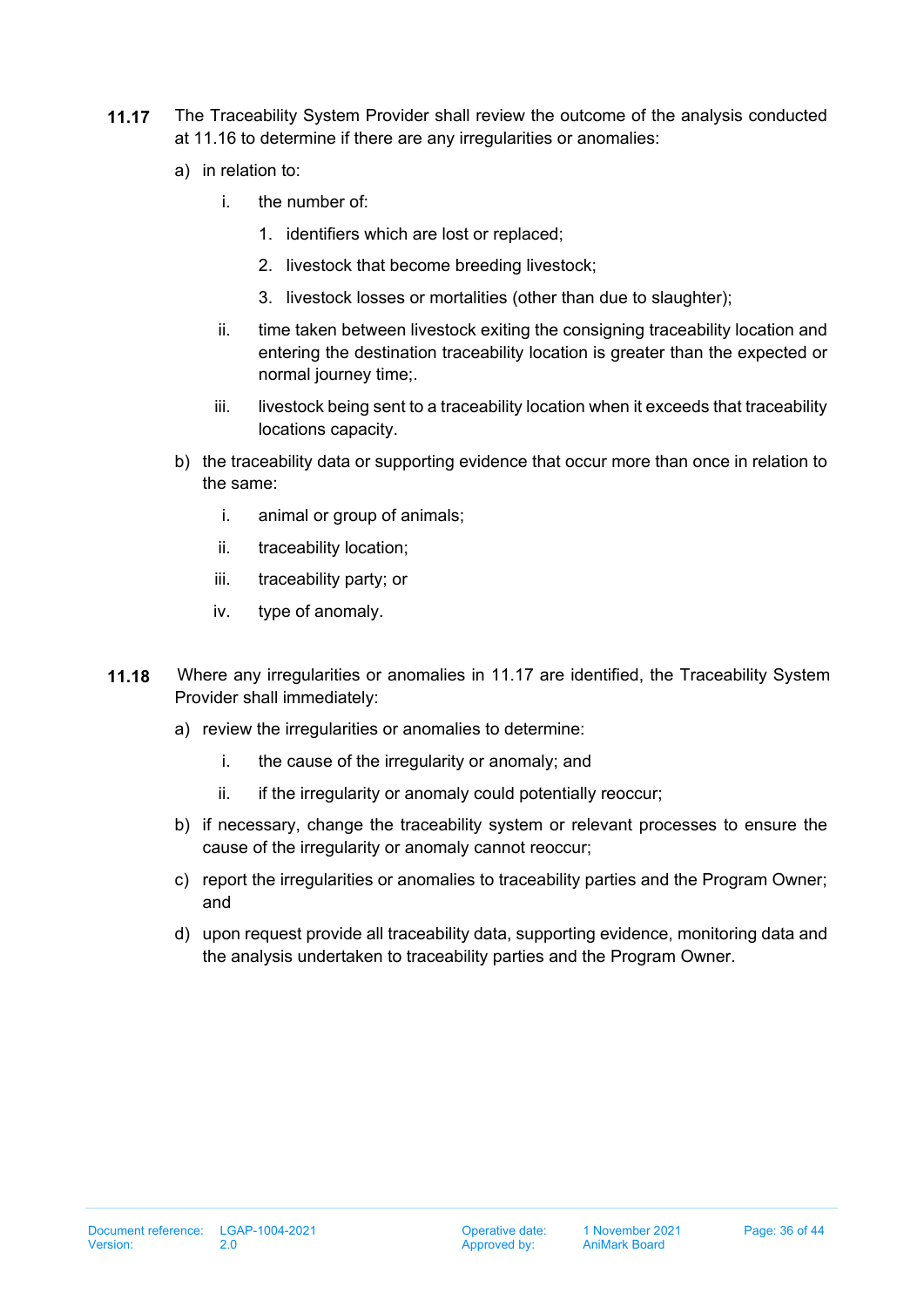## **FURTHER ADDITIONAL REQUIREMENTS FOR TRACEABILITY SYSTEM PROVIDERS WITH SUPPLY CHAIN SYSTEMS**

<span id="page-36-0"></span>**11.19** The Traceability System Provider shall establish a process for reconciling all movements of animals or groups of animals between traceability locations and parties throughout the supply chain.

## **FURTHER ADDITIONAL REQUIREMENTS FOR TRACEABILITY SYSTEM PROVIDERS WITH SUPPLY CHAIN SYSTEMS THAT ALSO PROVIDE TRACEABILITY SERVICES**

- **11.20** a) The Traceability System Provider shall perform reconciliations:
	- i. following the processes established in [11.1](#page-36-0)9; and
	- ii. at prescribed timeframes.
	- NOTE Timeframes are prescribed in the LGAP Certification Rules.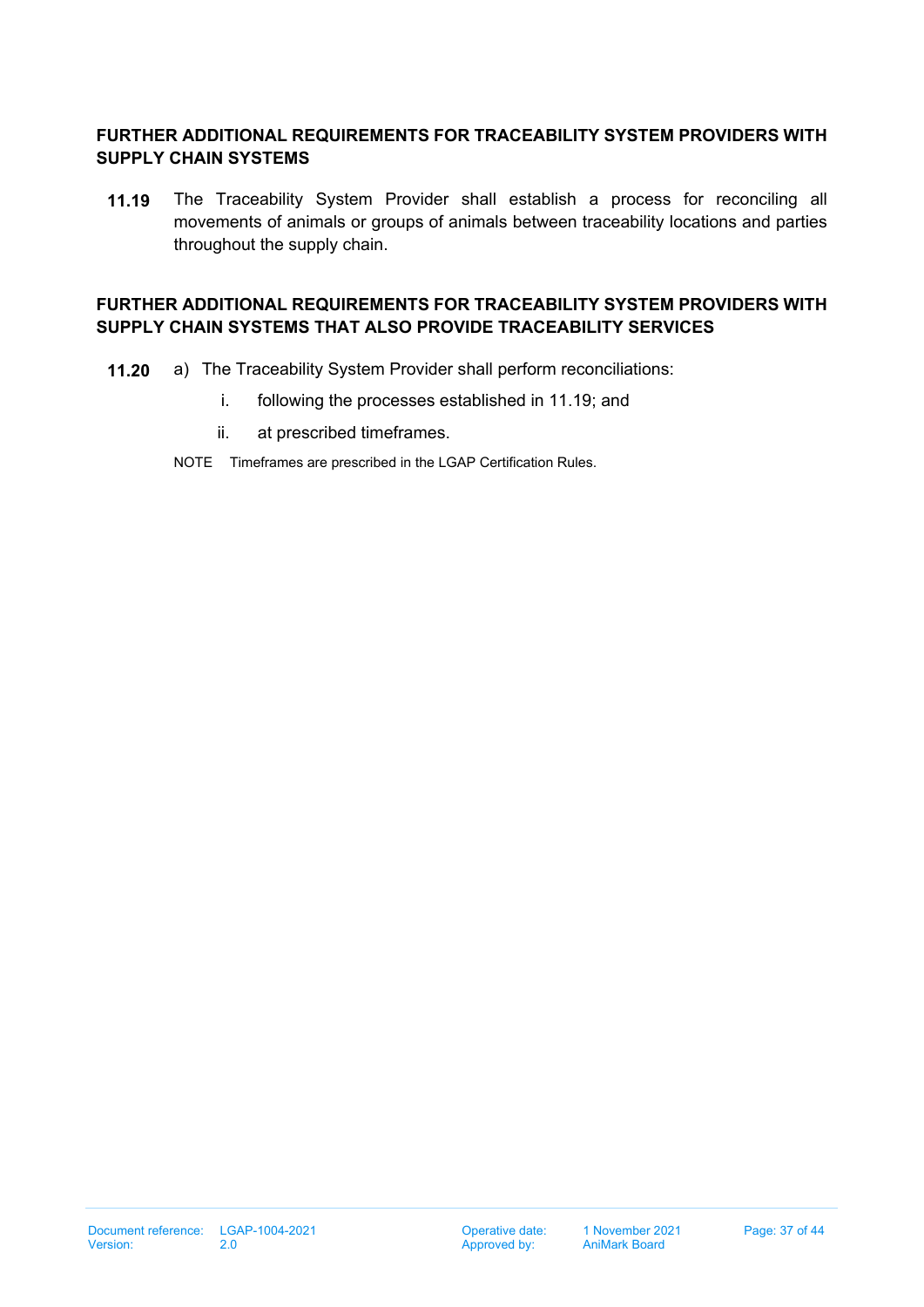# <span id="page-37-0"></span>**12 Bibliography**

The following documents provide further information in relation to traceability system design and operation:

- *Animal production and health guidelines development of integrated multipurpose animal recording systems*. Food and Agriculture Organization of the United Nations.
- *ICAR Recording Guidelines*. International Committee for Animal Recording (ICAR)
- ISO 11784:1996 *Radio frequency identification of animals Code structure*
- ISO 11785:1996 *Radio frequency identification of animals Technical concept*
- ISO 24631-1:2017 *Radiofrequency identification of animals Part 1: Evaluation of conformance of RFID transponders with ISO 11784 and ISO 11785 (including granting and use of a manufacturer code)*
- ISO 24631-2:2017 *Radiofrequency identification of animals Part 2: Evaluation of conformance of RFID transceivers with ISO 11784 and ISO 11785*
- ISO 24631-3:2017 *Radiofrequency identification of animals Part 3: Evaluation of performance of RFID transponders conforming with ISO 11784 and ISO 11785*
- ISO 24631-4:2017 *Radiofrequency identification of animals Part 4: Evaluation of performance of RFID transceivers conforming with ISO 11784 and ISO 11785*
- ISO 24631-5:2014 *Radiofrequency identification of animals Part 5: Procedure for testing the capability of RFID transceivers of reading ISO 11784 and ISO 11785 transponders*
- ISO 24631-6:2011 *Radiofrequency identification of animals Part 6: Representation of animal identification information (visual display/data transfer)*
- ISO 24631-7:2012 *Radiofrequency identification of animals Part 7: Synchronization of ISO 11785 identification systems*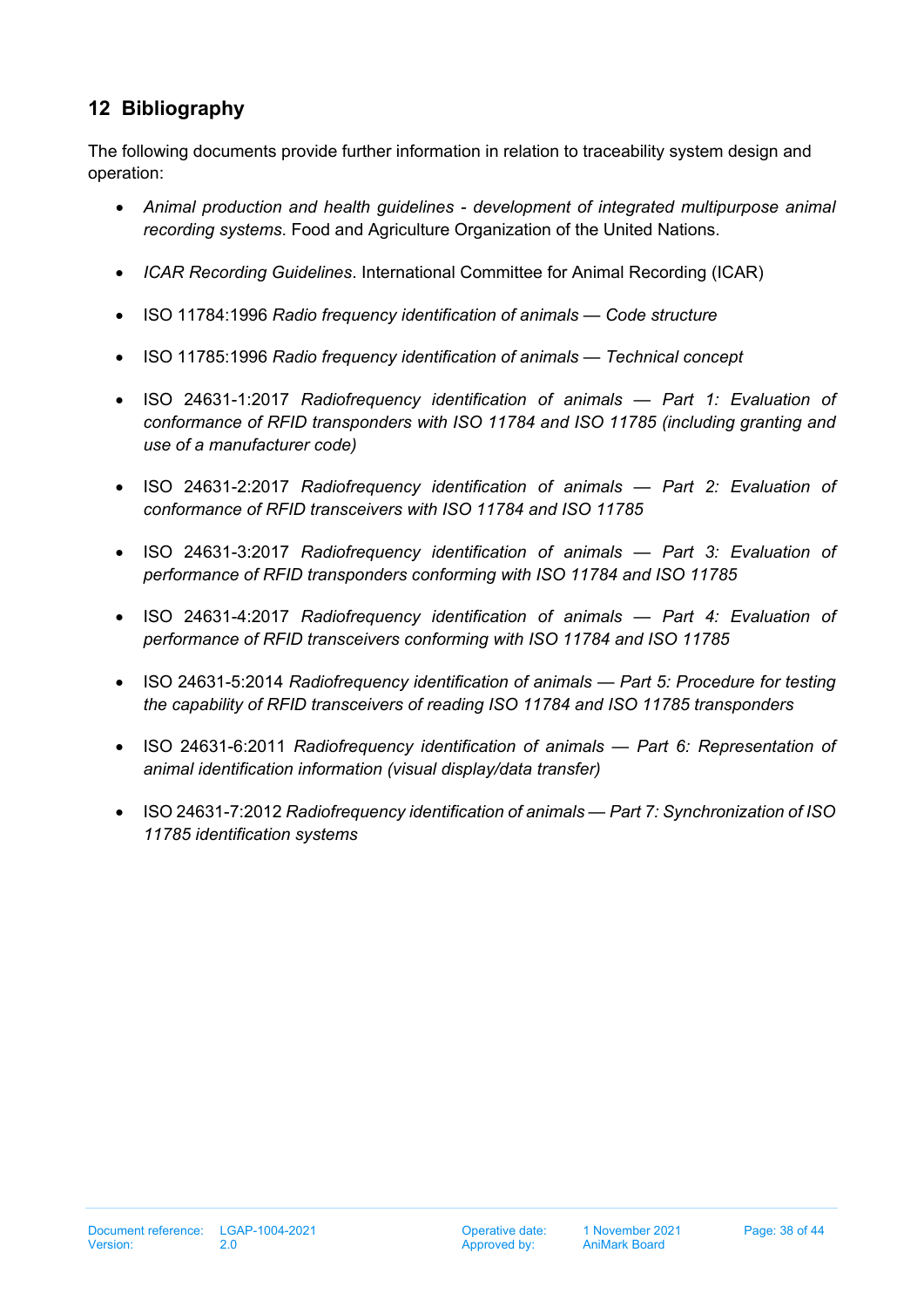# <span id="page-38-0"></span>**Annex A Personnel competencies for all Traceability System Providers**

(Normative)

Traceability System Providers shall demonstrate that its personnel have the following competencies:

| <b>Competencies</b><br>(knowledge and skills) |                                                                                                                                                                                                      | Traceability System Provider personnel involved in: |                                            |                                                 |                                                             |                          |  |
|-----------------------------------------------|------------------------------------------------------------------------------------------------------------------------------------------------------------------------------------------------------|-----------------------------------------------------|--------------------------------------------|-------------------------------------------------|-------------------------------------------------------------|--------------------------|--|
|                                               |                                                                                                                                                                                                      | <b>Developing</b><br>the system                     | <b>System</b><br>testing and<br>validation | Setting up the<br>system<br>(where<br>relevant) | Providing<br>training and<br>support<br>(where<br>relevant) | <b>Top</b><br>management |  |
|                                               |                                                                                                                                                                                                      |                                                     | Knowledge                                  |                                                 |                                                             |                          |  |
| a)                                            | appropriate system<br>development protocols,<br>techniques and<br>programming languages                                                                                                              |                                                     |                                            |                                                 |                                                             |                          |  |
| b)                                            | understanding of the<br>latest development trends<br>and their effect on a<br>commercial environment                                                                                                 |                                                     |                                            |                                                 |                                                             |                          |  |
| c)                                            | appropriate system testing<br>and validation protocols,<br>methodologies and<br>techniques including user<br>acceptance testing,<br>security testing, recover<br>testing and traceability<br>testing |                                                     |                                            |                                                 |                                                             |                          |  |
| $\mathsf{d}$                                  | appropriate methods,<br>techniques and processes<br>for identifying livestock                                                                                                                        |                                                     |                                            |                                                 |                                                             |                          |  |
| e)                                            | methods, techniques and<br>processes for controlling,<br>segregating and sorting<br>identified livestock to<br>ensure traceability is<br>maintained                                                  |                                                     |                                            |                                                 |                                                             |                          |  |
| f)                                            | components and functions<br>of equipment and<br>materials used to identify<br>and segregate livestock                                                                                                |                                                     |                                            |                                                 |                                                             |                          |  |
| g)                                            | methods, techniques and<br>processes for capturing<br>traceability data and<br>supporting evidence                                                                                                   |                                                     |                                            |                                                 |                                                             |                          |  |
| h)                                            | components and functions<br>of infrastructure and<br>equipment used to<br>capture traceability data<br>and supporting evidence                                                                       |                                                     |                                            |                                                 |                                                             |                          |  |
| i)                                            | correct operation of<br>infrastructure and<br>equipment                                                                                                                                              |                                                     |                                            |                                                 |                                                             |                          |  |
| j)                                            | backup processes and<br>responding to emergency<br>situations                                                                                                                                        |                                                     |                                            |                                                 |                                                             |                          |  |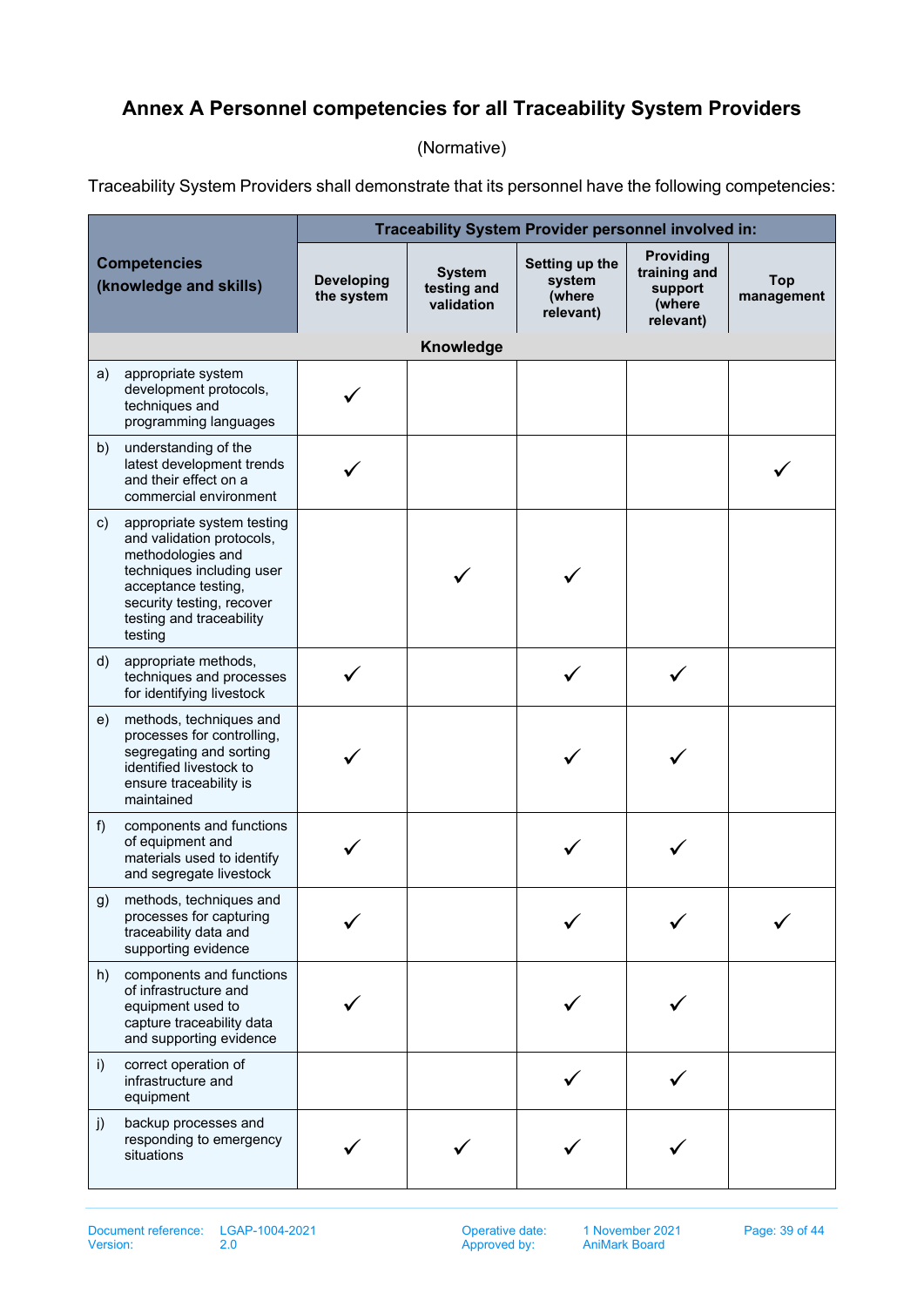| <b>Competencies</b><br>(knowledge and skills) |                                                                                                                | Traceability System Provider personnel involved in: |                                            |                                                 |                                                             |                          |
|-----------------------------------------------|----------------------------------------------------------------------------------------------------------------|-----------------------------------------------------|--------------------------------------------|-------------------------------------------------|-------------------------------------------------------------|--------------------------|
|                                               |                                                                                                                | <b>Developing</b><br>the system                     | <b>System</b><br>testing and<br>validation | Setting up the<br>system<br>(where<br>relevant) | Providing<br>training and<br>support<br>(where<br>relevant) | <b>Top</b><br>management |
|                                               |                                                                                                                |                                                     | Knowledge                                  |                                                 |                                                             |                          |
| k)                                            | relevant processes and<br>documented information<br>associated with tasks<br>undertaken                        |                                                     |                                            |                                                 |                                                             |                          |
| $\vert$ )                                     | processes and<br>documented information<br>for monitoring and<br>verifying traceability<br>activities and data |                                                     |                                            |                                                 |                                                             |                          |
|                                               |                                                                                                                |                                                     | <b>Skills</b>                              |                                                 |                                                             |                          |
| a)                                            | programming and coding                                                                                         |                                                     |                                            |                                                 |                                                             |                          |
| b)                                            | troubleshooting                                                                                                |                                                     |                                            | $\checkmark$                                    |                                                             |                          |
| C)                                            | communicating usage<br>requirements and<br>processes to users                                                  |                                                     |                                            |                                                 |                                                             |                          |
| d)                                            | conducting user<br>acceptance testing                                                                          |                                                     |                                            |                                                 |                                                             |                          |
| e)                                            | performing traceability<br>tests                                                                               |                                                     |                                            |                                                 |                                                             |                          |
| f)                                            | validating system<br>performance and data                                                                      |                                                     |                                            |                                                 |                                                             |                          |
| g)                                            | appropriate system<br>security and data recovery<br>options                                                    |                                                     |                                            |                                                 |                                                             |                          |
| h)                                            | operation of infrastructure<br>and equipment                                                                   |                                                     |                                            |                                                 |                                                             |                          |
| i)                                            | developing processes                                                                                           |                                                     |                                            |                                                 |                                                             |                          |
| j)                                            | estimating resources                                                                                           |                                                     |                                            |                                                 |                                                             |                          |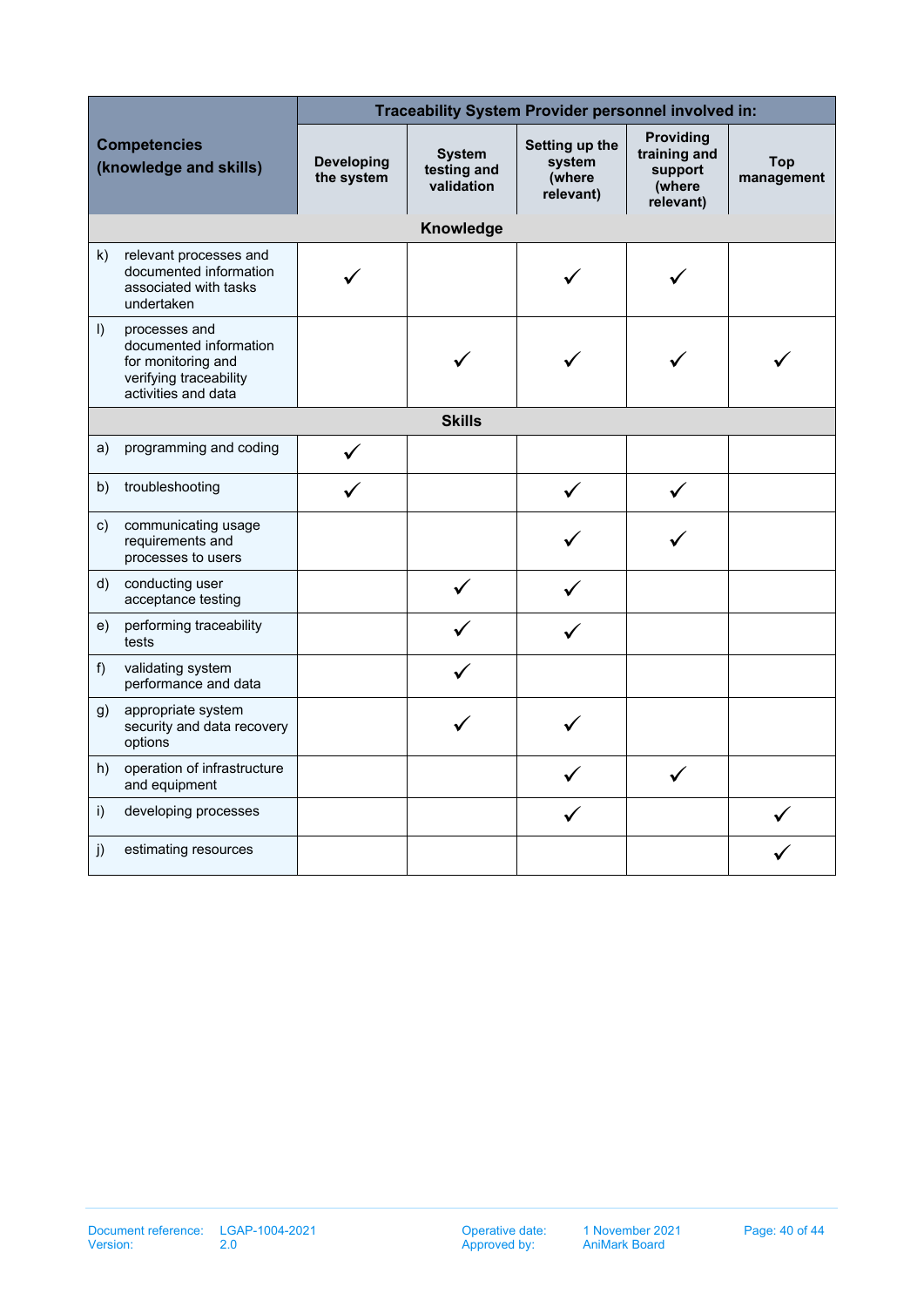# <span id="page-40-0"></span>**Annex B Personnel competencies for Traceability System Providers with traceability services**

### (Normative)

Traceability System Providers shall demonstrate that its personnel have the following competencies:

|              |                                                                                                                                                  | Traceability System Provider personnel involved in: |                                       |                                                       |                                            |  |  |  |
|--------------|--------------------------------------------------------------------------------------------------------------------------------------------------|-----------------------------------------------------|---------------------------------------|-------------------------------------------------------|--------------------------------------------|--|--|--|
|              | <b>Competencies</b><br>(knowledge and skills)                                                                                                    | Animal<br>identification                            | <b>Capturing</b><br>traceability data | <b>Collecting and</b><br>storing<br>traceability data | Validating,<br>monitoring and<br>reporting |  |  |  |
|              | Knowledge                                                                                                                                        |                                                     |                                       |                                                       |                                            |  |  |  |
| a)           | appropriate methods,<br>techniques and processes<br>for identifying livestock                                                                    |                                                     |                                       |                                                       |                                            |  |  |  |
| b)           | methods, techniques and<br>processes for controlling,<br>segregating and sorting<br>identified livestock to ensure<br>traceability is maintained |                                                     |                                       |                                                       |                                            |  |  |  |
| $\mathsf{c}$ | components and functions of<br>equipment and materials<br>used to identify and<br>segregate livestock                                            |                                                     |                                       |                                                       |                                            |  |  |  |
| d)           | methods, techniques and<br>processes for capturing<br>traceability data and<br>supporting evidence                                               |                                                     |                                       |                                                       |                                            |  |  |  |
| e)           | components and functions of<br>infrastructure and equipment<br>used to capture traceability<br>data and supporting<br>evidence                   |                                                     |                                       |                                                       |                                            |  |  |  |
| f)           | correct operation of<br>infrastructure and equipment                                                                                             |                                                     |                                       |                                                       |                                            |  |  |  |
| g)           | backup processes and<br>responding to emergency<br>situations                                                                                    |                                                     |                                       |                                                       |                                            |  |  |  |
| h)           | relevant processes and<br>documented information<br>associated with tasks<br>undertaken                                                          |                                                     |                                       |                                                       |                                            |  |  |  |
| i)           | processes and documented<br>information for monitoring<br>and verifying traceability<br>activities and data                                      |                                                     |                                       |                                                       |                                            |  |  |  |
|              | <b>Skills</b>                                                                                                                                    |                                                     |                                       |                                                       |                                            |  |  |  |
| a)           | identifying livestock                                                                                                                            |                                                     |                                       |                                                       |                                            |  |  |  |
| b)           | accurately counting livestock                                                                                                                    |                                                     |                                       |                                                       |                                            |  |  |  |
| C)           | implementing the traceability<br>system                                                                                                          |                                                     |                                       |                                                       |                                            |  |  |  |
| d)           | where static visual imagery<br>is relied upon as supporting<br>evidence, taking images<br>which are appropriately                                |                                                     |                                       |                                                       |                                            |  |  |  |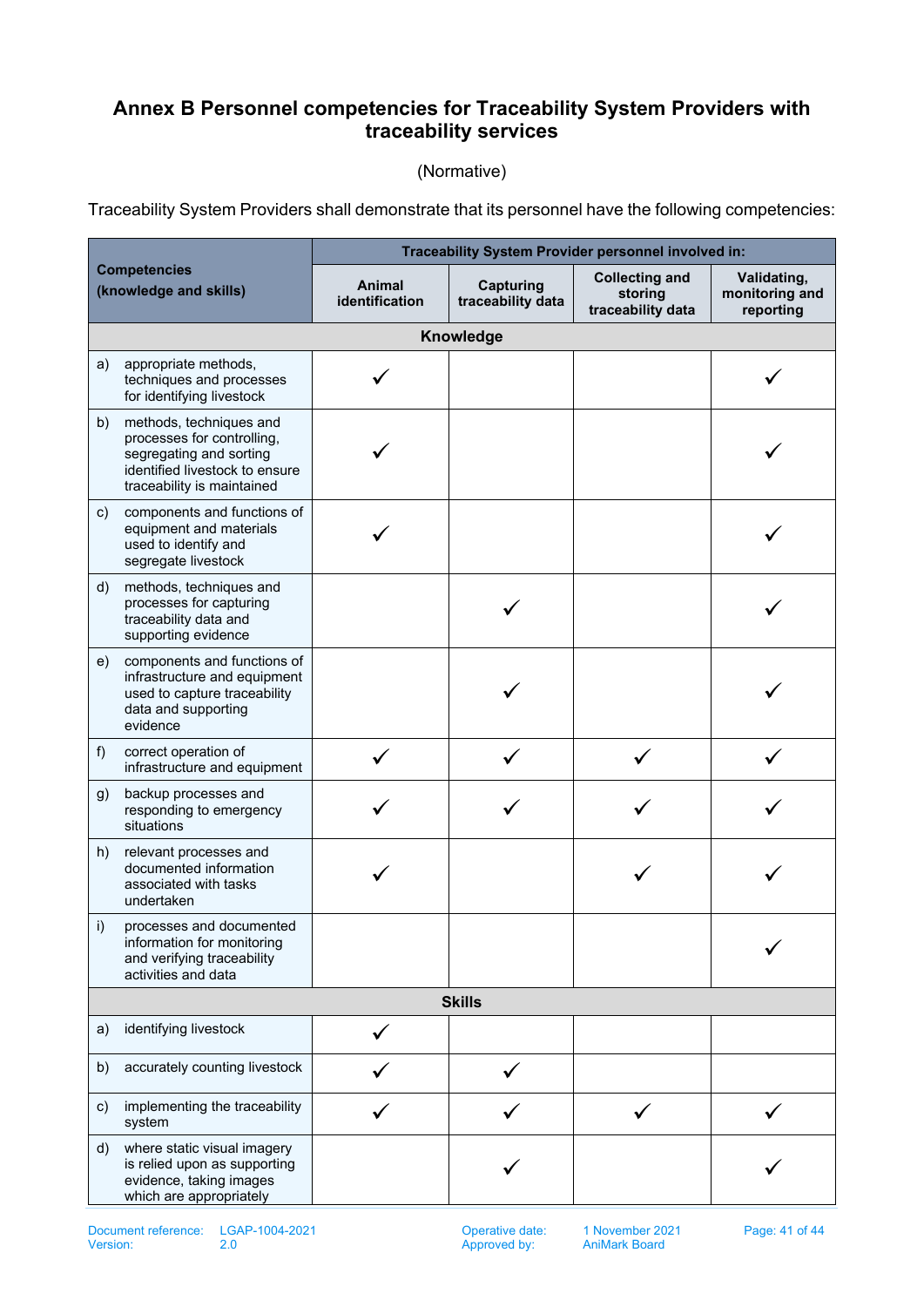| <b>Competencies</b><br>(knowledge and skills) |                                                                                                          | Traceability System Provider personnel involved in: |                                       |                                                       |                                            |  |  |
|-----------------------------------------------|----------------------------------------------------------------------------------------------------------|-----------------------------------------------------|---------------------------------------|-------------------------------------------------------|--------------------------------------------|--|--|
|                                               |                                                                                                          | <b>Animal</b><br>identification                     | <b>Capturing</b><br>traceability data | <b>Collecting and</b><br>storing<br>traceability data | Validating,<br>monitoring and<br>reporting |  |  |
|                                               | framed as required by this<br>Standard                                                                   |                                                     |                                       |                                                       |                                            |  |  |
| e)                                            | accurately completing<br>documented information for<br>livestock movements                               |                                                     |                                       |                                                       |                                            |  |  |
| $f$ )                                         | implementing processes to<br>control and sort livestock                                                  |                                                     |                                       |                                                       |                                            |  |  |
| g)                                            | complying with workplace<br>processes and documented<br>information                                      |                                                     |                                       |                                                       |                                            |  |  |
| h)                                            | operating and maintaining<br>equipment used to identify<br>animals and record their<br>movements         |                                                     |                                       |                                                       |                                            |  |  |
| i)                                            | completing and maintaining<br>records and documentation                                                  |                                                     |                                       |                                                       |                                            |  |  |
| j)                                            | maintaining sites,<br>infrastructure and equipment<br>used to identify livestock                         |                                                     |                                       |                                                       |                                            |  |  |
| k)                                            | communicating effectively<br>and maintaining accurate<br>reports and records                             |                                                     |                                       |                                                       |                                            |  |  |
| $\vert$ )                                     | operating and maintaining<br>equipment used to monitor<br>and verify traceability<br>activities and data |                                                     |                                       |                                                       |                                            |  |  |
|                                               | m) performing reconciliation<br>activities                                                               |                                                     |                                       |                                                       |                                            |  |  |
| n)                                            | operating emergency and<br>backup equipment                                                              |                                                     |                                       |                                                       |                                            |  |  |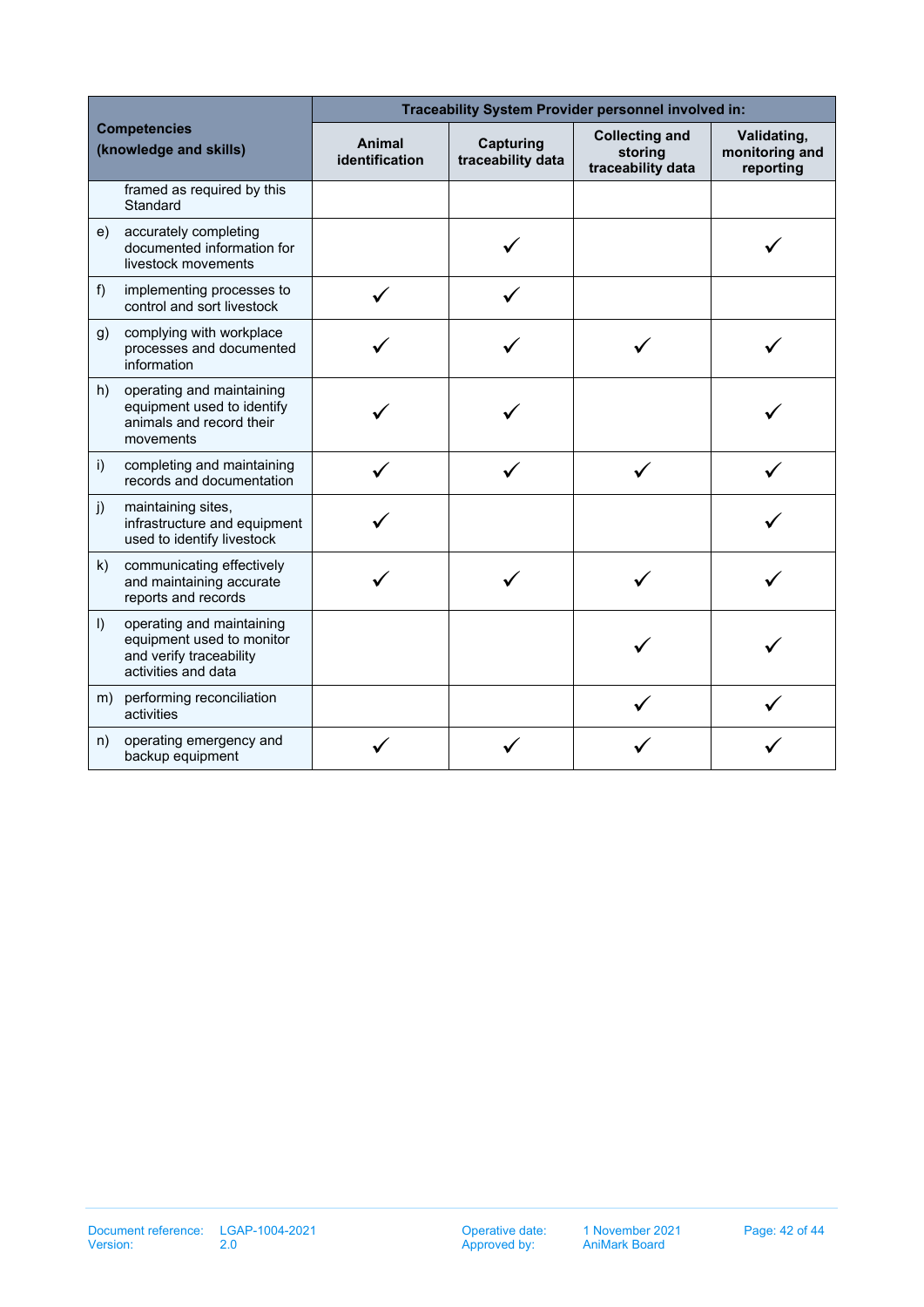# <span id="page-42-0"></span>**Annex C Key data elements to be captured for the different types of events**

|                                                                                                                                                           | <b>Type of event</b>      |                          |                                   |  |  |
|-----------------------------------------------------------------------------------------------------------------------------------------------------------|---------------------------|--------------------------|-----------------------------------|--|--|
| Key data element                                                                                                                                          | <b>Master level event</b> | <b>Transaction event</b> | <b>Critical movement</b><br>event |  |  |
| The type of event which occurred.                                                                                                                         | ✓                         |                          | ✓                                 |  |  |
| Party providing the event data.                                                                                                                           | ✓                         | ✓                        | ✓                                 |  |  |
| Date and time the event took place<br>using a format consistent with ISO<br>8601                                                                          | ✓                         | ✓                        | ✓                                 |  |  |
| Identification of the animal or group<br>of animals.                                                                                                      | ✓                         |                          |                                   |  |  |
| Number of head involved in the<br>event.                                                                                                                  |                           |                          |                                   |  |  |
| Species involved in the event                                                                                                                             | ✓                         | ✓                        | $\checkmark$                      |  |  |
| The identification and items<br>specified in 7.1 b) of the originating<br>traceability location.                                                          |                           |                          |                                   |  |  |
| The identification and items<br>specified in 7.1 b) of the destination<br>traceability location.<br>NOTE Destination may include<br>death or slaughter.   |                           |                          |                                   |  |  |
| The identification and items<br>specified in 7.1 b) of the traceability<br>party who had physical custody of<br>the animals when the event took<br>place. |                           |                          |                                   |  |  |

## (Normative)